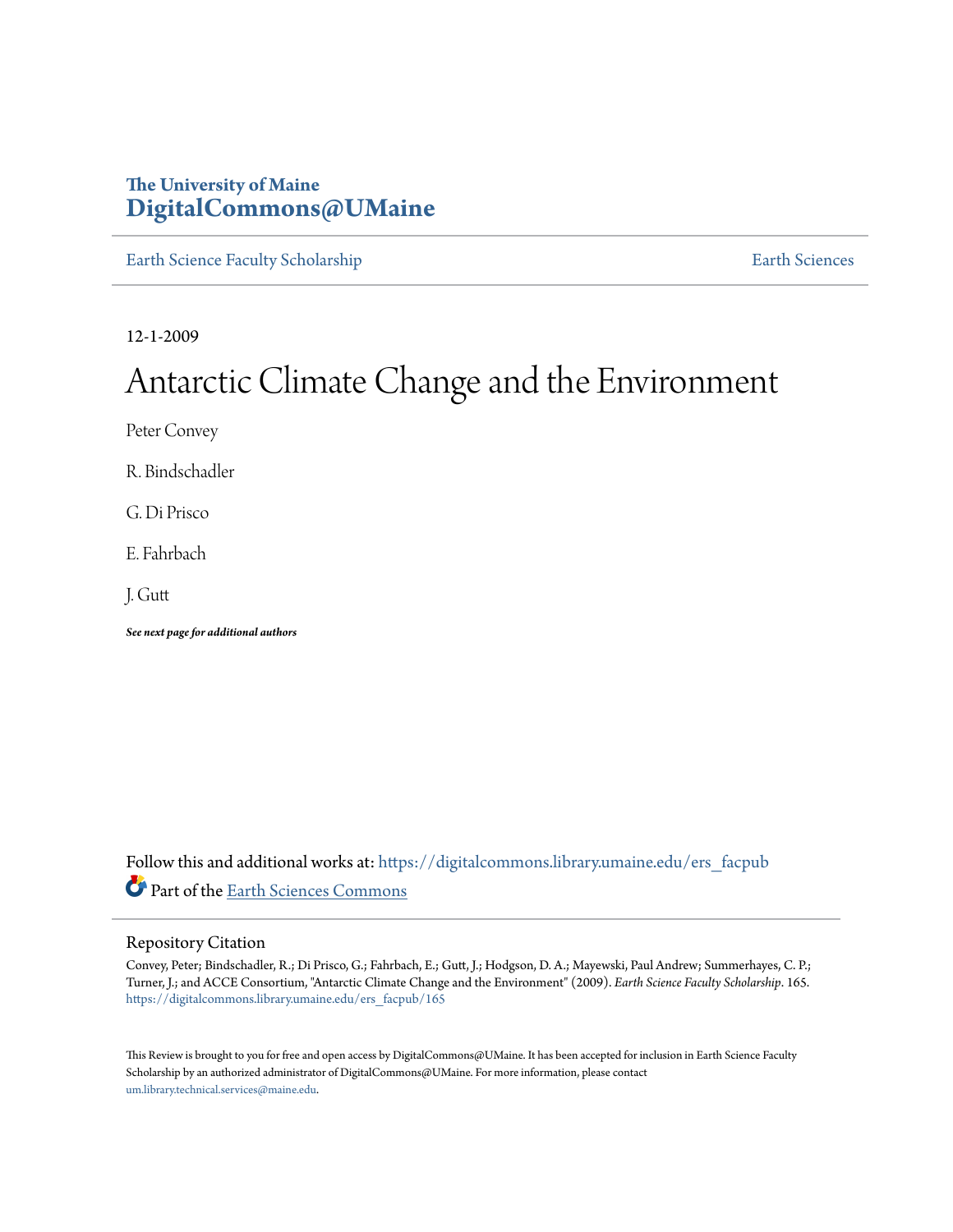# **Authors**

Peter Convey, R. Bindschadler, G. Di Prisco, E. Fahrbach, J. Gutt, D. A. Hodgson, Paul Andrew Mayewski, C. P. Summerhayes, J. Turner, and ACCE Consortium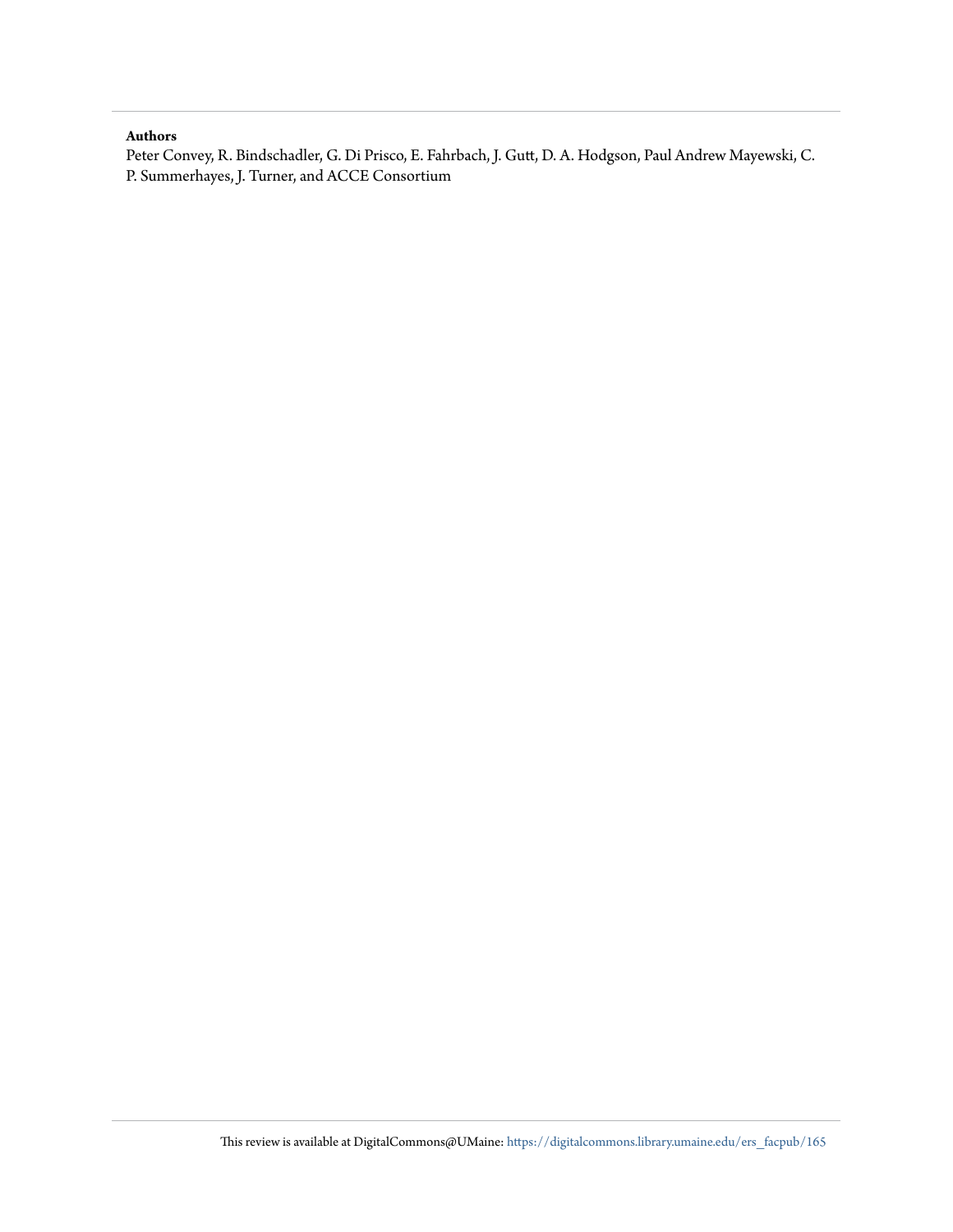# Review

# Antarctic climate change and the environment

P. CONVEY $^{1*}$ , R. BINDSCHADLER $^{2}$ , G. DI PRISCO $^{3}$ , E. FAHRBACH $^{4}$ , J. GUTT $^{4}$ , D.A. HODGSON $^{1}$ , P.A. MAYEWSKI<sup>5</sup>, C.P. SUMMERHAYES<sup>6</sup>, J. TURNER<sup>1</sup> and the ACCE Consortium<sup>7</sup>

<sup>1</sup> *British Antarctic Survey, NERC, High Cross, Madingley Road, Cambridge CB3 0ET, UK*<br><sup>2</sup> Hydrospheric and Biospheric Sciences Laboratory, NASA Goddard Space Flight Center, Greenbelt, M

*Hydrospheric and Biospheric Sciences Laboratory, NASA Goddard Space Flight Center, Greenbelt, MD 20771, USA <sup>3</sup> Institute of Protein Biochemistry, National Research Council, Via Pietro Castellino 111, I-80131 Naples, Italy 4 Alfred Wegener Institute for Polar and Marine Research, Am Handelshafen 12, 27570 Bremerhaven, Germany <sup>5</sup> Climate Change Institute, Sawyer Research Facility, University of Maine, Orono, ME 04469, USA <sup>6</sup> Scientific Committee on Antarctic Research, Scott Polar Research Institute, Lensfield Road, Cambridge CB2 1ER, UK <sup>7</sup> see Appendix 1*

*\*pcon@bas.ac.uk*

**Abstract:** The Antarctic climate system varies on timescales from orbital, through millennial to sub-annual, and is closely coupled to other parts of the global climate system. We review these variations from the perspective of the geological and glaciological records and the recent historical period from which we have instrumental data ( $\sim$  the last 50 years). We consider their consequences for the biosphere, and show how the latest numerical models project changes into the future, taking into account human actions in the form of the release of greenhouse gases and chlorofluorocarbons into the atmosphere. In doing so, we provide an essential Southern Hemisphere companion to the Arctic Climate Impact Assessment.

Received 20 July 2009, accepted 26 September 2009

**Key words:** Antarctica, biology, environmental change, geology, glaciology, Southern Ocean

# **Introduction**

The central theme of the newly published 'Antarctic Climate Change and the Environment' (ACCE) report (Turner *et al*. 2009a; http://www.scar.org/publications/occasionals/acce.html) is to describe the way in which the physical climate system of the Antarctic has varied on the geological timescale, how it is changing during the instrumental period, and how that variation affects or may affect life. In explicitly including consideration of biological evidence and implications, the ACCE report provides a logical advance from 'The State of the Antarctic and Southern Ocean Climate System' (SASOCS) report (Mayewski *et al*. 2009), whose purpose was to review 'developments in our understanding of the state of the Antarctic and Southern Ocean climate and its relation to the global climate system over the last few millennia'. For the purposes of the ACCE report and the current review, the Antarctic region (Fig. 1) is considered to include the continent of Antarctica, its offshore islands including the sub-Antarctic islands, the surrounding Southern Ocean including the Antarctic Circumpolar Current (the northern boundary of which is the sub-Antarctic Front), and Southern Ocean islands that lie north of the sub-Antarctic Front and yet fall into SCAR's area of interest, including Ile Amsterdam, Ile St Paul and Gough Island.

Antarctica is renowned as being the highest, driest, windiest and coldest continent, boasting the lowest recorded temperature on Earth, -89.2°C, at Russia's Vostok Station on the Polar Plateau (Turner *et al*. in press). The continent with its ice shelves and islands covers an area of approximately  $14 \times 10^6$  km<sup>2</sup>, which is about 10% of the land surface of the Earth. Most of the continent, apart from the northern part of the Antarctic Peninsula lies, south of the Antarctic Circle (at latitude  $66^{\circ}33'39''S$ , beyond which there is 24 hours of continuous daylight at the summer solstice in December, and 24 hours continuous darkness at the winter solstice in June.

Moving inland, the surface rises rapidly and the continent has the highest mean elevation of any continent on Earth, at around 2200 m. It is dominated by the Antarctic Ice Sheet, a contiguous mass of glacial ice that rests on the continent and surrounding seas, contains around  $30 \times 10^6$  km<sup>3</sup> of ice or 70% of the Earth's freshwater and covers over 99.6% of the continent. The ice sheet is made up of three distinct glaciological zones, the East Antarctic (EAIS, covering an area of  $10.35 \times 10^6 \text{ km}^2$ ), West Antarctic (WAIS,  $1.97 \times 10^{6}$  km<sup>2</sup>) and Antarctic Peninsula (APIS,  $0.52 \times 10^6 \text{ km}^2$ ) ice sheets. The EAIS includes the high Polar Plateau, while the WAIS is lower in altitude. The EAIS and WAIS are separated by the Transantarctic Mountains, which rise above the surrounding ice sheet to a maximum height of 4528 m, and extend from Victoria Land to the Ronne Ice Shelf. The Antarctic Peninsula is the only part of the continent that extends a significant way northwards from the main ice sheet. It is a narrow mountainous region with an average width of 70 km and a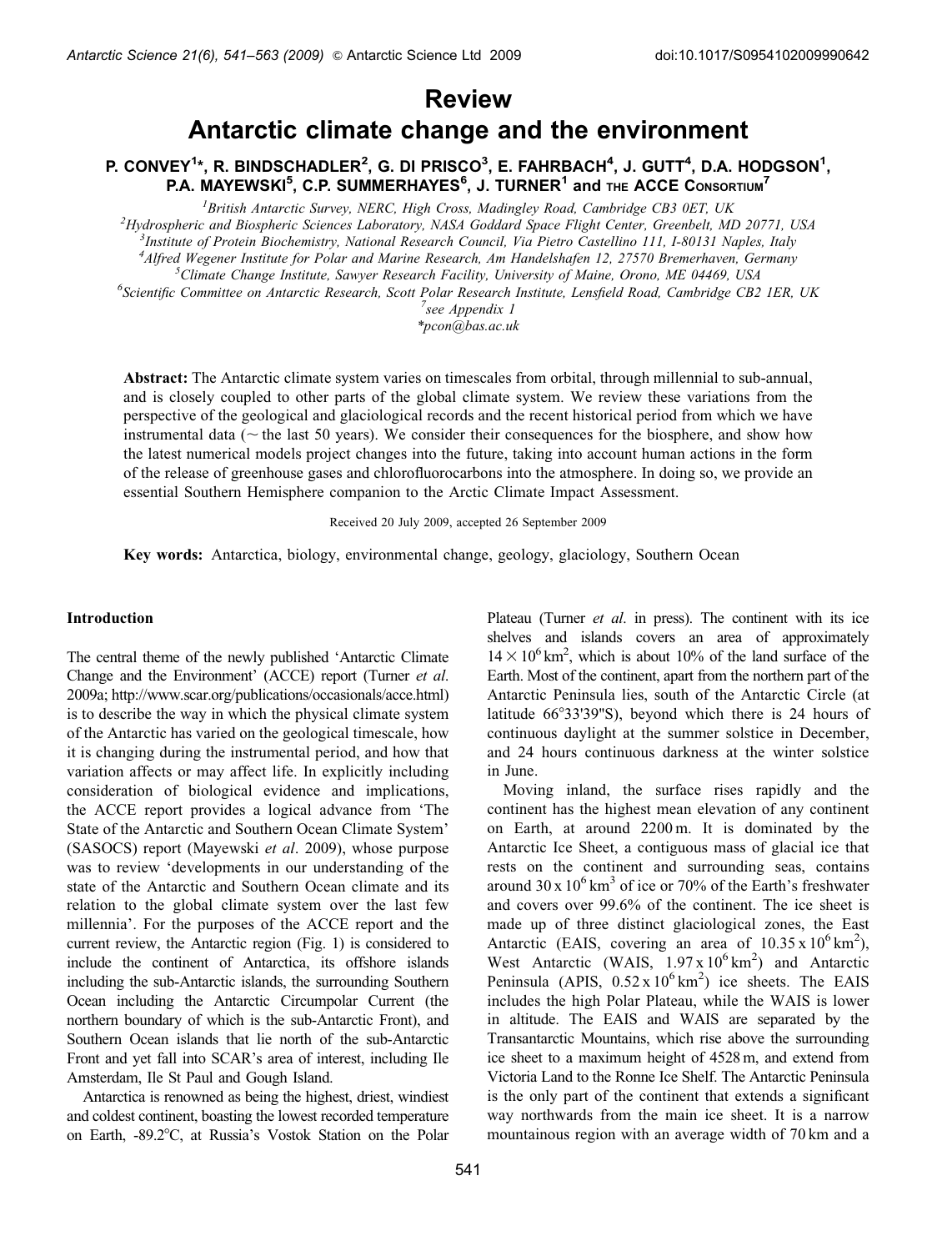

**Fig. 1. a.** Overview map of Antarctica indicating key regions or locations within the continent referred to in the text. Abbreviations:  $EM = Ellsworth$  Mountains,  $MS = McMurdo$ Sound,  $PIG = Pine Island Glacier.$  **b.** Schematic map of major ocean currents south of  $20^{\circ}S$  (F = Front, C = Current,  $G = Gyre$ ), showing: i) the Polar Front and sub-Antarctic Front, which are the major fronts of the Antarctic Circumpolar Current, ii) Other regional currents, iii) the Weddell and Ross Sea gyres, and iv) depths shallower than 3500 m shaded. In orange are shown a) the cyclonic circulation west of the Kerguelen Plateau, b) the Australian-Antarctic Gyre (south of Australia), c) the slope current, and d) the cyclonic circulation in the Bellingshausen Sea, as suggested by recent modelling studies and observations.

mean height of 1500 m. The northern tip of the Peninsula is close to  $63^{\circ}$ S, forming a barrier that has a major influence on the oceanic and atmospheric circulations of the high southern latitudes.

The ice sheet is nourished at its surface by deposition of snow and frost which, because of the year-round cold, does not melt but accumulates year-on-year. As the surface snow is buried by new snowfall, it is compressed and eventually transformed into solid ice, a process that captures a chemical record of past climates and environments. In places, the deepest ice may be more than one million years old. The ice gradually flows down to the edge of the continent in a number of ice streams and outlet glaciers that move at speeds of up to a few kilometres per year, transporting around  $2000 \times 10^9$ tonnes of ice per year from the interior to the coast. Once the ice streams reach the edge of the continent they either calve into icebergs, which drift away within the surrounding seas, or start to float on the ocean as ice shelves, which can be several hundreds of metres thick. The ice shelves constitute 11% of the total area of the Antarctic, with the two largest being the Ronne–Filchner Ice Shelf in the Weddell Sea and the Ross Ice Shelf in the Ross Sea, which have areas of  $0.53 \times 10^6$  km<sup>2</sup> and  $0.54 \times 10^6$  km<sup>2</sup> respectively.

The formation of deep and bottom ocean waters of Antarctic origin occurs over the continental shelves of the continent. The process starts with the formation of sea ice over the continental shelf along the front of the ice shelves, especially where winds move newly formed sea ice seawards away from the ice shelf to form polynyas. Sea ice formation rejects salt, leading to the formation of High Salinity Shelf Water (HSSW). This can mix with Warm Deep Water (WDW) from the mid-levels of the sub-polar gyres, either over the shelf in areas where WDW penetrates onto the shelf in modified form, or over the slopes in regions where the dense water can spill off the shelf more directly (e.g. Gill 1973, Foster & Carmack 1976, Gordon 1998). These processes lead to the formation of deep and bottom waters, often termed collectively as Antarctic Bottom Water (AABW); these spread northwards to cool and aerate most of the global deep ocean floor, and provide a fairly stable thermal environment for bottom dwelling (benthic) organisms. A further route for AABW formation exists, whereby dense shelf waters penetrate beneath the floating ice shelves. This water mixes with fresh meltwater from the base of the ice shelves to form slightly less dense Ice Shelf Water (ISW) (Nicholls *et al*. 2009). When this ISW cools it becomes denser and exits from beneath the ice shelves, flowing down the continental slope and eventually contributing to the AABW layers.

In the seas surrounding Antarctica, the continental shelf is unusually deep, reaching 800 m in places, as a side effect of the continent being depressed by the weight of the ice sheets. The shallower parts are impacted by modern icebergs, most intensely at depths up to tens, but occasionally to several hundreds, of metres. More than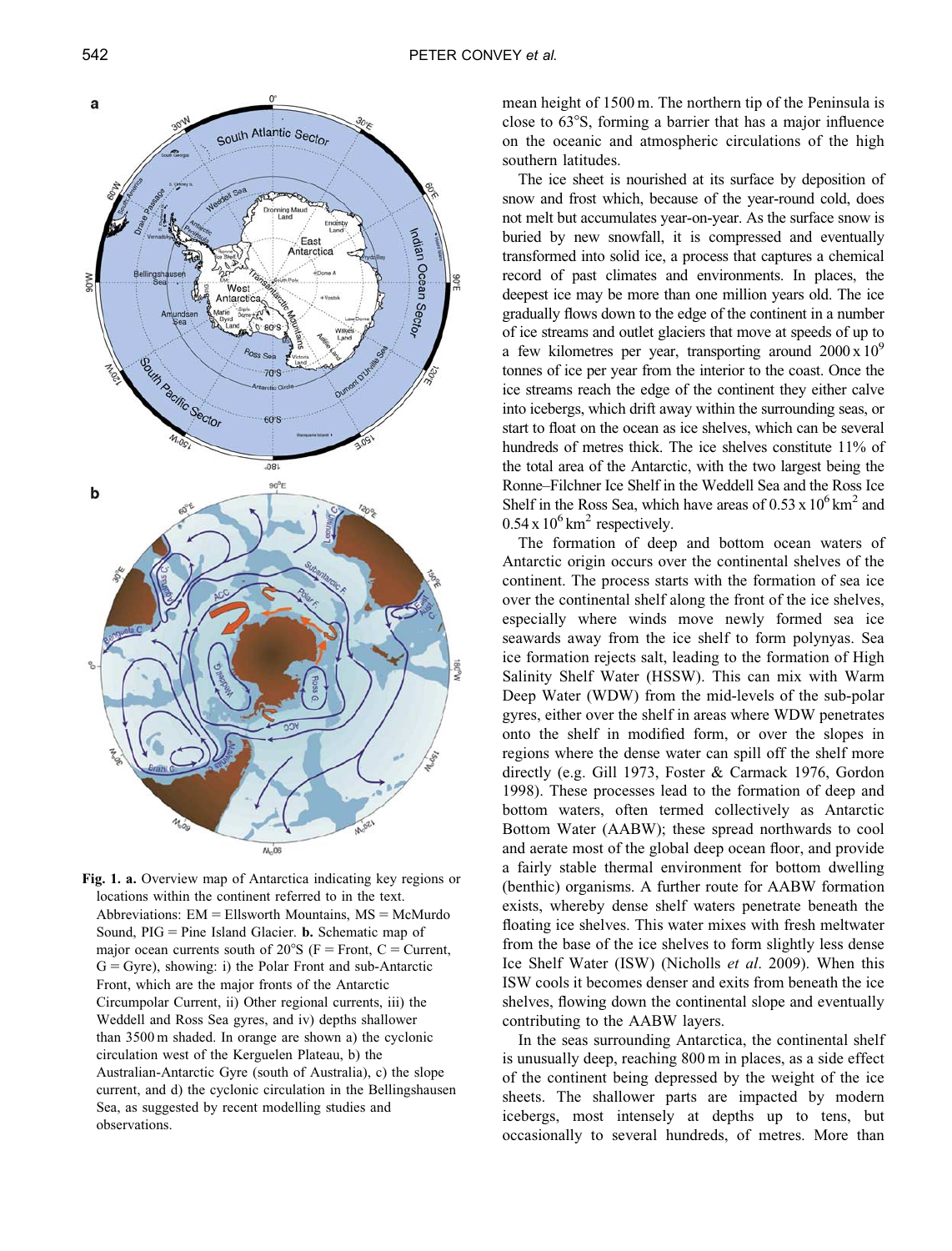95% of the shelf lies at depths beyond the reach of the scouring effects of sea ice or wave action, and is also below the reach of sunlight. The seabed features form key elements of the habitats of marine organisms, and constrain ocean circulation.

In a visible contrast with the simple ecosystems and expanses of apparently barren ground that characterize the physically isolated ecosystems on land, many benthic organisms live on the Antarctic continental shelf, which comprises almost 15% of the global continental shelf area in total around  $4.6 \times 10^6 \text{ km}^2$ . Biomass and diversity in these marine ecosystems may be second only to those of tropical coral reefs. Floating ice shelves cover about one third of the shelf, while the rest is covered by sea ice for around half the year. Both the sea and the seabed below the ice shelves remain among the least known habitats on Earth, owing to their inaccessibility.

The continent is surrounded by the sea ice zone, where, by late winter, the ice on average covers an area of  $20 \times 10^6$  km<sup>2</sup>, which is more than the area of the continent itself. At this time of year the northern edge of the sea ice is close to  $60^{\circ}$ S around most of the continent, and near  $55^{\circ}$ S to the north of the Weddell Sea. Unlike the Arctic, most of the Antarctic sea ice melts during the summer so that by autumn it covers only an area of about  $3 \times 10^6$  km<sup>2</sup>. Most Antarctic sea ice is therefore first-year ice up to 1–2 m thick, with the largest area of thicker multi-year ice being over the western Weddell Sea.

The Antarctic plays a central role in the global climate system. This is driven by solar radiation, most of which arrives at low latitudes, with the Equator receiving about five times as much radiation annually as the poles and so creating a large Equator-to-pole temperature difference. The atmospheric and oceanic circulations respond to this large horizontal temperature gradient by transporting heat polewards. The planet's climate system can be regarded as a thermodynamic engine, with the low latitude areas being the heat source and the polar regions the heat sink.

The wind system and the meridional gradient in buoyancy input give rise to the Southern Ocean's Antarctic Circumpolar Current (ACC), which links the major ocean basins in the global ocean system (Fig. 1b). Under the influence of the Coriolis force of the Earth's rotation, westerly winds cause Southern Ocean surface waters to be diverted northward. The surface waters are replaced by Circum-polar Deep Water upwelling from below, derived ultimately from North Atlantic Deep Water. The northward moving surface water in the ACC then sinks to produce Antarctic Intermediate Water and sub-Antarctic Mode Water. A separate component of the upwelled water spreads southward and into the sub-polar gyres, where it is involved in AABW formation. These branches are, respectively, the upper and lower limbs of the overturning circulation in the Southern Ocean, and lead to the seas around Antarctica being especially important in the global ocean overturning (Rintoul *et al*. 2001).

The marine carbon cycle can be described in terms of anthropogenic and natural carbon cycles, but from an oceanic perspective these two are treated almost exactly the same. The anthropogenic carbon cycle includes the emissions of  $CO<sub>2</sub>$ into the atmosphere that have continued at an increasing rate since the start of the industrial revolution. The natural carbon cycle includes the behaviour of the carbon in the ocean prior to the industrial revolution. It is estimated that 30% of the total anthropogenic emissions annually are taken up and sequestered by the ocean (Sabine *et al*. 2004). The Southern Ocean plays a key role in the global carbon cycle. The upwelling deep water south of the Polar Front brings to the surface dissolved nutrients and carbon dioxide  $(CO<sub>2</sub>)$ , and releases this gas to the atmosphere. In contrast, water masses sinking north of the Polar Front take up  $CO<sub>2</sub>$  from the atmosphere, including some of the  $CO<sub>2</sub>$  released to the atmosphere by human activities. These complementary processes make the Southern Ocean both a source and a sink for atmospheric  $CO<sub>2</sub>$ , with any change in this balance being of global significance.

Because of its upwelling nutrients, the Southern Ocean is the world's most biologically productive ocean, although its productivity is also limited by the low availability of micronutrients such as iron, except around the islands that are scattered through the ACC. As a result the Southern Ocean is classified as a High Nutrient Low Chlorophyll (HNLC) region. Through photosynthesis, the growth of phytoplankton extracts  $CO<sub>2</sub>$  from the atmosphere and pumps it to the seabed or into subsurface waters through the sinking of decaying organic matter. Without this process, and without the solution of  $CO<sub>2</sub>$  in cold dense sinking water near the coast, the build up of this gas in the atmosphere would be much faster.

In terms of understanding the biology of the Earth System, the poles fulfil a very special role. Their slowly changing physico-chemical features have engineered life processes so that organisms surviving the ensuing severe selection pressures can prosper in such extreme habitats. It is unreasonable to investigate life in Earth's extreme environments without also addressing the impacts of current climate changes on organisms whose adaptations to climatic conditions have slowly evolved over geological time to reach equilibrium. This equilibrium is delicate, and the Antarctic and its biota currently command increasing attention in a world attuned to changes in global climate, loss of biological diversity and depletion of marine fisheries. The links between longand short-term global climate change and evolution are among the least understood natural events in the history of the Earth. Excellent examples are available for study in the Antarctic. Understanding the impact of past, current and predicted environmental change on biodiversity and the consequences for Antarctic ecosystem adaptation and function must be a primary goal of research today.

The critical examination of Antarctic ecosystems undergoing change provides a major contribution to the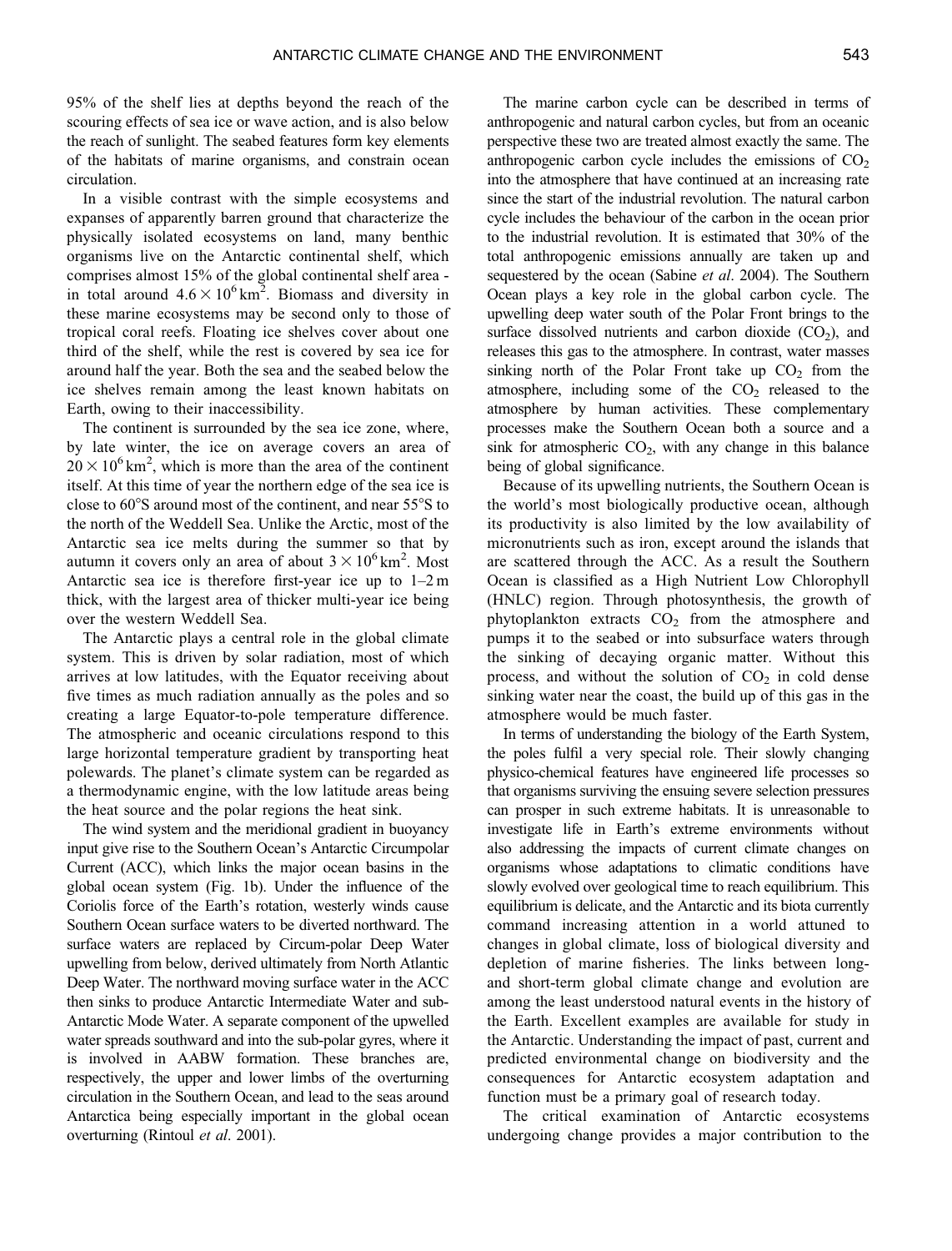understanding of evolutionary processes of relevance to life on Earth. How well are Antarctic organisms able to cope with daily, seasonal and longer-term environmental changes? Will climate change result in relaxation of selection pressure on genomes, or tighter constraints and ultimately extinction of species and populations? The Antarctic holds great potential for studies in evolutionary biology, playing an important role in understanding the biological response to climate change within the whole Earth system. There is evidence that climate change, and modifications of the Earth system, occur in the polar regions at faster rates than elsewhere. The uniquely adapted fauna and flora of these regions are vulnerable to shifts in climate. Therefore, it is urgent to establish the state of Antarctic ecosystems, and in particular their diversity. To assess reliably the extent of future changes in polar ecosystems, integration of studies and data is required across continental scales to bring undisputable evidence of change in ecosystem structure, functioning or services. Unprecedented international collaborative research effort in the recent International Polar Year framework and beyond will provide scientists, environmental managers and decision-makers with a solid benchmark against which future changes can reliably be assessed.

With this brief background illustrating both the central role of the Antarctic in the global climate system and oceanic processes, and that of its biology in understanding the potential responses of biota and ecosystems to change processes, the publication of the ACCE report (Turner *et al*. 2009a) is a pivotal and timely event, providing an essential Southern Hemisphere companion to the Arctic Climate Impact Assessment (ACIA; Arctic Council 2005). The purpose of this present review is to provide an accessible overview of the major elements and conclusions of the ACCE report. The report is extensively referenced and, while we provide salient literature sources relevant to each subject discussed here, we refer the reader to the report itself for more thorough access to literature across the many disciplines covered. The online version of the report (http://www.scar.org/publications/ occasionals/acce.html) is also intended as a living document, which will be updated over time.

# **The geological dimension (deep time)**

Studying the history of Antarctica's climate and environment provides the context for understanding present day climate and environmental changes. It allows researchers to determine the processes that led to the development of our present interglacial period and to define the ranges of natural climate and environmental variability on timescales from decades to millennia that have prevailed over the past millions of years. Knowing the boundaries of this natural variability enables us to identify when present day changes exceed the natural state.

Concentrations of the greenhouse gas  $CO<sub>2</sub>$  in the atmosphere ranged from roughly 3000 ppm (parts per million) in the Early Cretaceous 130 million years ago (Ma) to about 1000 ppm in the Late Cretaceous (at 70 Ma) and Early Cenozoic (at 45 Ma), leading to global temperatures  $6^{\circ}$  or  $7^{\circ}$ C warmer than present (e.g. Royer 2006). These high  $CO<sub>2</sub>$  levels were products of the Earth's biogeochemical cycles. During these times there was little or no ice on land. The first continental-scale ice sheets formed on Antarctica around 34 Ma, most probably in response to a decline in atmospheric  $CO<sub>2</sub>$  levels caused by a combination of reduced  $CO<sub>2</sub>$  out-gassing from mid-ocean ridges and volcanoes, and increased carbon burial (Pearson & Palmer 2000). This decline resulted in a fall in global temperatures to around  $4^{\circ}$ C higher than today (DeConto & Pollard 2003, Pagani *et al*. 2005). At maxima these early ice sheets reached the edge of the Antarctic continent, but were most probably warmer and thinner than those present today. Further rapid cooling took place at around 14 Ma, probably accelerated by the growing physical and thermal isolation of Antarctica as other continents drifted away from it, and as the Antarctic Circumpolar Current (ACC) developed (Flower & Kennett 1994). At that time the ice sheet thickened to more or less its modern configuration. During the Pliocene (5–3 Ma), mean global temperatures were  $2-3$ °C above pre-industrial values,  $CO<sub>2</sub>$  values may have reached 400 ppm, and sea levels were 15–25 m above today's (Jansen *et al*. 2007).

The earliest cold-climate marine fauna is thought to date from the latest Eocene–Oligocene  $(\sim 35$  Ma). The establishment of the Polar Front, separating warm water in the north from cold water in the south, created a barrier for migration of shallow and open-water marine organisms between the Antarctic and lower latitudes (Barnes *et al*. 2006). This promoted adaptive evolution to cold temperature and extreme seasonality to develop in isolation, and led to the current Antarctic marine biota, which is second only to coral reefs in terms of species diversity and biomass (Clarke & Johnston 2003). In contrast to marine faunas elsewhere, the Antarctic fish fauna is dominated by a single, highly endemic, taxonomic group - the notothenioid fish (Notothenioidei). The evolution of antifreeze proteins and the loss of the oxygencarrying pigments haemoglobin and myoglobin in members of a family in this suborder is a particularly advanced adaptation to the environment (DeVries & Cheng 2005, Eastman 2000, Sidell & O'Brien 2006). This dominance by a single taxonomic group of fish provides a simplified natural laboratory for exploring their adaptive evolution. Amongst other groups typical of faunas of lower latitudes, crabs, lobsters and sharks are largely absent. The development of sea ice made the success of krill (which relies on it as a 'nursery ground') possible and, consequently, shaped the higher trophic (feeding) levels of the Southern Ocean ecosystem. Deeper water faunas (Gutt 2007) are not subject to the same degree of isolation provided by the ACC in the upper layers of the ocean profile, and invertebrates inhabiting the deep sea have been able to continue considerable exchange with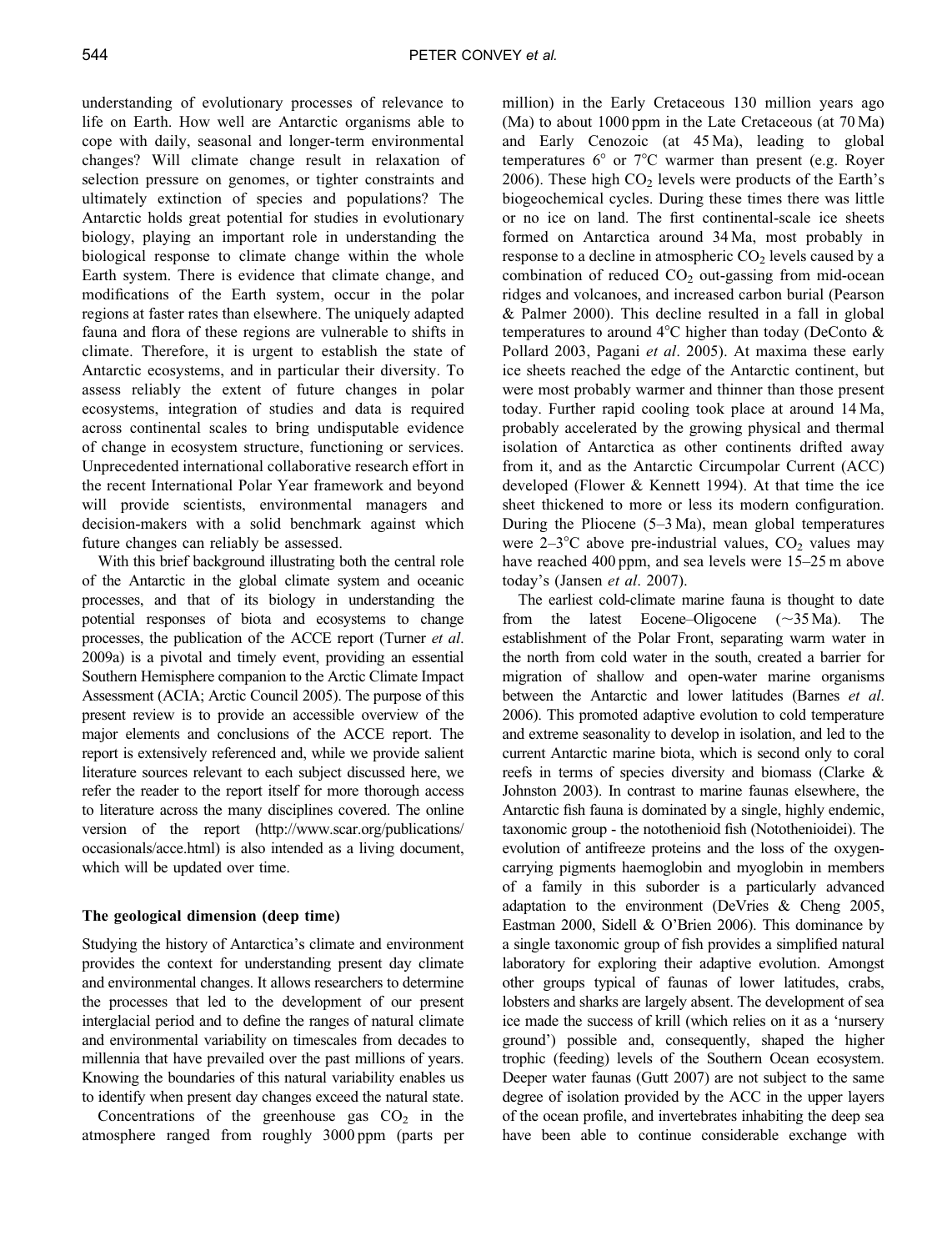northerly adjacent areas due to sharing similar environmental conditions (Clarke *et al*. 2009).

In an analogous fashion, circumpolar atmospheric circulation patterns have isolated terrestrial habitats from potential sources of colonists at lower latitudes (Barnes *et al*. 2006). In some contrast with the marine environment, the combination of continental scale ice sheet formation and advance, and extreme environmental conditions, led to largescale (but incomplete) extinction of pre-existing biota, and to evolutionary divergence and radiation amongst the remaining survivors. Fossil evidence shows the change from species associated with the arid sub-tropical climates of Gondwana to cool temperate rainforest and then cold tundra when Antarctica became isolated by the opening of the Drake Passage and the separation of the Tasman Rise. Most of these species are now extinct on the continent but recent molecular, taxonomic and fossil evidence suggests that some species groups have adapted to the environmental changes, including chironomid midges, mites, copepods, springtails, nematodes, green algae and cyanobacteria, many of which have endemic representatives on the continent (Convey *et al*. 2008, 2009, Pugh & Convey 2008).

# **The last million years**

Since the formation of the Antarctic ice sheet, the continent's climate has been far from stable. During the most recent geological period, the Quaternary, which spans approximately the last 2.6 Ma, the polar ice sheets developed their characteristic cycle of slow build up to full glacial conditions, followed by rapid deglaciation to interglacial conditions. These broad glacial-interglacial changes in the configuration of the ice sheets are largely driven by the cyclical changes in the Earth's orbital path around the sun controlling the amount of solar radiation reaching the Earth (Milankovitch cycles). The most influential of these are the 41 000 yr obliquity cycle and the 100 000 yr eccentricity cycle, the latter becoming particularly dominant in the late Quaternary (the past 400 000 years). Warm interglacial phases have lasted between  $\sim$ 10 000 and 28 000 years, depending on the disposition of the Earth's orbital parameters at the time, and include the current period, which has lasted  $\sim$  11 700 years and could be predicted to last at least another 10 000 years (e.g. see discussion in Berger & Loutre 2003). Antarctic ice core data from glacial cycles over the last 800 000 years show that  $CO<sub>2</sub>$  and mean temperature values have ranged globally from 180 ppm and  $10^{\circ}$ C in glacial periods to 280 ppm and 15<sup>o</sup>C in interglacial periods (EPICA Community Members 2004). Temperature differences between glacial and interglacial periods in Antarctica in this period averaged around  $9^{\circ}$ C. The polar ice sheets expanded to the continental shelf edge in glacial periods, causing sea level to drop by 120 m on average (e.g. Clark & Mix 2000). Ice cores from both Antarctica and Greenland show that during the past 400 000 years interglacial temperatures were between  $2-5^{\circ}C$ higher and sea levels were  $4-6$  m higher than they are today (Severinghaus *et al*. 1998, Rohling *et al*. 2008). Correlations based on the similarities seen in Greenland and Antarctic ice core methane signals suggest that climatic events of millennial to multi-centennial duration are correlated between the north and south polar regions, with Antarctic warm events correlating with, but preceding, Greenland warm events (EPICA Community Members 2006). The data also show a strong relationship between the magnitude of each warming event in the Antarctic and the duration of the warm period that follows each abrupt warming event in Greenland (EPICA Community Members 2006). The time lag reflects the slow speed of the ocean thermohaline 'conveyor belt' in transferring heat from the Southern Ocean to the Arctic.

Diatom data from sediment cores show that at the Last Glacial Maximum (LGM),  $\sim$ 21 000 years before present, Antarctic sea ice was double its current areal extent in both winter and summer (Gersonde *et al*. 2005). Related sea surface temperature calculations show that both the Polar Front and the sub-Antarctic Front shifted to the north during the LGM by between  $2^{\circ}$  and  $10^{\circ}$  in latitude from their present locations (Gersonde *et al*. 2005).

The expansion and contraction of the Antarctic ice sheets over these Quaternary glacial cycles undoubtedly led to the local extinction of terrestrial biological communities on the Antarctic continent during glacial periods. Subsequent interglacial recolonization and the resulting present-day biodiversity is a result of whether the species survived the glacial maxima in refugia, then recolonized deglaciated areas, or arrived through post-glacial dispersal from lower latitude lands that remained ice free, or are present through a combination of both mechanisms (Convey *et al*. 2008). In the sea, continuous evolutionary development, both during glacial periods in isolated refugia and through repeated migrations from continental shelf to slope and *vice versa* driven by ice shelf expansion and contraction across the shelf, is assumed to be a major driving force explaining the relatively high biodiversity of benthic (bottom-dwelling) marine organisms (Brandt 1991, Clarke & Crame 1997, Gutt 2006, Convey *et al*. 2009). Expansions and contractions of the sea ice also have had an impact on marine mammal and seabird distributions over this period, a feature that has continued into the Holocene.

# **The Holocene**

The transition of around  $9^{\circ}$ C from the LGM to the present interglacial period (the Holocene) began  $\sim$  21 000 years ago and was complete by  $\sim$ 11700 years ago. Geological evidence from land in the Antarctic shows that subsequently there have been at least two marked warm periods in the Holocene, one between 11 500 and 9000 years ago (Masson *et al*. 2000), and one between 4500 and 2800 years ago (Bentley *et al*. 2009). These warmings are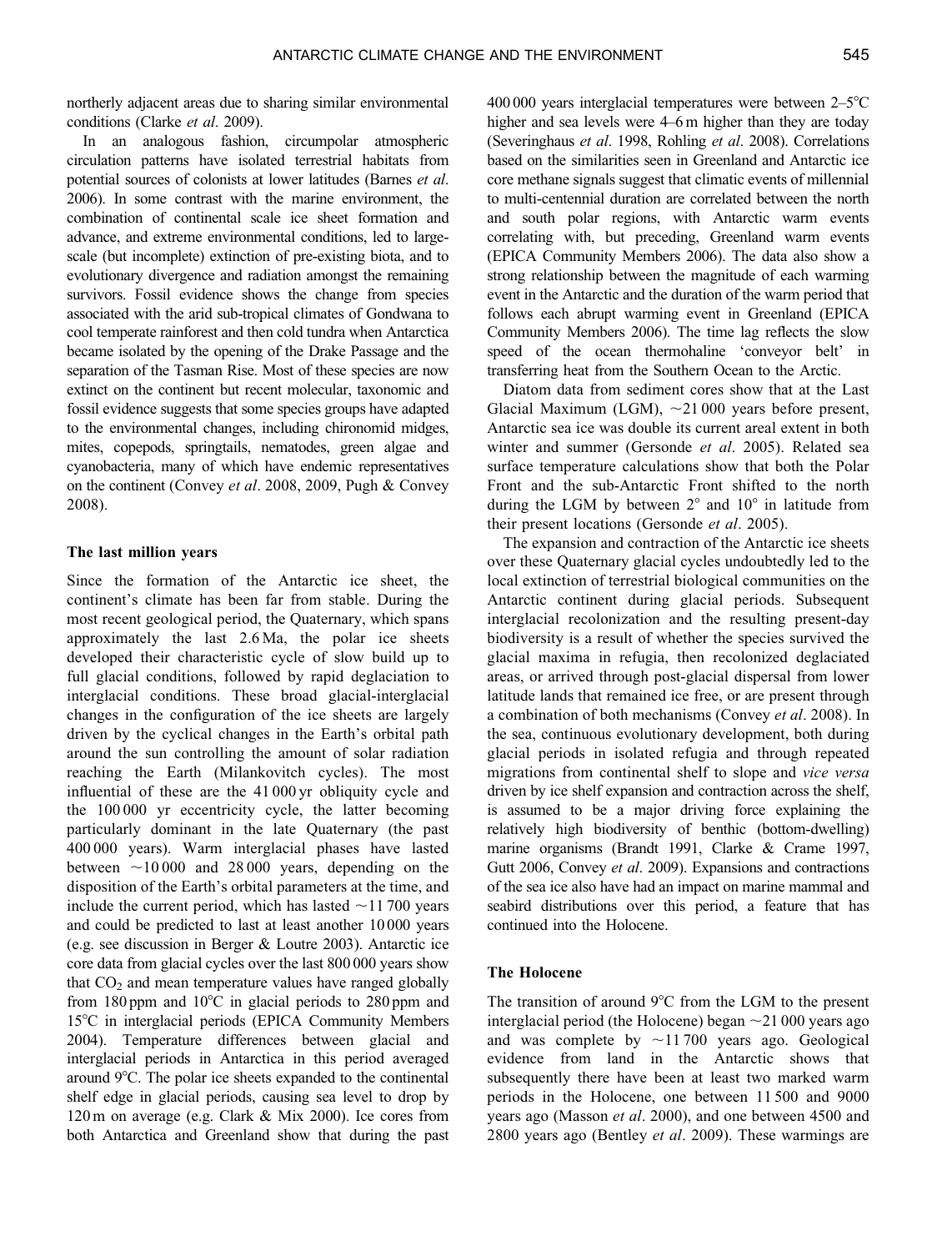significantly less than the magnitude of the glacialinterglacial difference, probably no more than  $0.5^{\circ}$  to  $1^{\circ}$ C at most. Some marine records also show evidence of a climate optimum between about 9000 and 3600 years ago (Bentley *et al*. 2009). The ice core record indicates that there were dramatic changes in atmospheric circulation patterns around the Antarctic over this period, first at 6000 years ago with strengthening and then at 5400–5200 years ago with abrupt weakening of the Southern Hemisphere westerlies; then again around 1200 years ago with reintensification of the westerlies, and the Amundsen Sea Low Pressure cell (Mayewski *et al*. 2004), and more recently from 1700–1850 AD when the Antarctic experienced reorganizations in atmospheric circulation patterns (Mayewski *et al*. 2005).

Links between the climates of the Northern and Southern hemispheres exist but, through most of the Holocene and in the preceding ice age, as mentioned above, Northern Hemisphere climate events lagged Southern Hemisphere ones by several hundred years (EPICA Community Members 2006, Mayewski & Maasch 2006). In contrast, in recent decades the Northern Hemisphere signal of rising temperature since about 1850 AD paralleled that of the Southern Hemisphere - a significant departure from former times - which suggests the impact of a new and different global forcing, most probably related to anthropogenic activity in the form of enhanced greenhouse gases (Mayewski & Maasch 2006) which are now present in higher concentrations that at any other time in the Quaternary. Synchronicity with Arctic warming continues in the Antarctic Peninsula and to a lesser extent in West Antarctica. However, over the last 30 years, the temperature changes have been very different between the Arctic, where warming continues, and East Antarctica, where there has been little change, perhaps linked with the development of the ozone hole since 1978 (see below).

# **The instrumental period**

Human contact with Antarctica is recent in historical terms. Sporadic expeditions in the first part of the twentieth century penetrated the interior of the continent but, while many of these included a 'scientific' element, they provided no consistent or long-term record of environmental data. The instrumental period began in earnest in the Antarctic with the International Geophysical Year of 1957/58. This initiated the establishment of permanent and seasonal research stations, numerically dominated by those located around the northern Antarctic Peninsula and South Shetland Islands, but also spread along the East Antarctic coastline, and with half a dozen stations in the continental interior two of which (Vostok and South Pole) continue to this day. With their establishment, year-round long-term observations commenced and in many cases continue to the present day, supported by several newly added stations on the coast and a few in the interior.

# *The large-scale circulation of the atmosphere*

The major mode of variability in the atmospheric circulation of the high southern latitudes is the Southern Hemisphere Annular Mode (SAM), a circumpolar pattern of atmospheric mass displacement (that can be measured by barometers) in which intensity and location of the gradient of air pressure between mid-latitudes (high pressure) and the Antarctic coast (low pressure) changes in a non-periodic way over a wide range of timescales (Marshall 2003). Over the past 50 years, the SAM has become more positive as pressure dropped around the coast of the Antarctic and increased at midlatitudes. Ice core records suggest that this increase is unprecedented during the last 5400 years (Dixon *et al*. in review). Since the late 1970s this change has manifested as an increase in strength of westerly winds over the Southern Ocean by 15–20%. This recent change in the SAM is linked with both the increase in greenhouse gases and development of the Antarctic ozone hole in the austral spring, the latter having probably the greater influence (Arblaster & Meehl 2006). At that time of year the loss of stratospheric ozone cools the Antarctic stratosphere, so increasing the strength of the polar vortex - a large high altitude cyclonic circulation that forms in winter in the middle and upper troposphere and stratosphere over the Southern Ocean around Antarctica. This stratospheric cooling is accentuated by the fact that greenhouse-gas-induced global warming warms the troposphere and cools the stratosphere. During the summer and autumn the effects of the ozone hole propagate down through the atmosphere, increasing the atmospheric circulation around Antarctica at lower levels. As a result, the greatest change in the SAM, which is indicative of surface conditions, takes place in the summer and autumn. Changes in the SAM between 1958 and 1997 led to a decrease in the annual and seasonal numbers of cyclones south of 40°S (Simmonds *et al*. 2003). There are now fewer but more intense cyclones in the Antarctic coastal zone between 60 and 708S, except in the Amundsen–Bellingshausen Sea region.

Climatic changes in the tropics and mid-latitudes can be transmitted to the Antarctic via the atmosphere and the ocean, with signals of major tropical climate variability such as the El Niño–Southern Oscillation (ENSO) being apparent in ice core data (Meyerson *et al*. 2002). The South Pacific sector of the Antarctic has the strongest signals of ENSO in the atmospheric circulation (Turner 2004), and there appears to be decadal time scale variability in the high–low latitude links. In recent decades there have been more frequent and more intense El Niño events, but there is no evidence as yet that this change has affected long term climate trends in the Antarctic.

# *Atmospheric temperatures*

Surface temperature trends have shown significant warming across the Antarctic Peninsula and to a lesser extent West Antarctica since the early 1950s with, until recently, little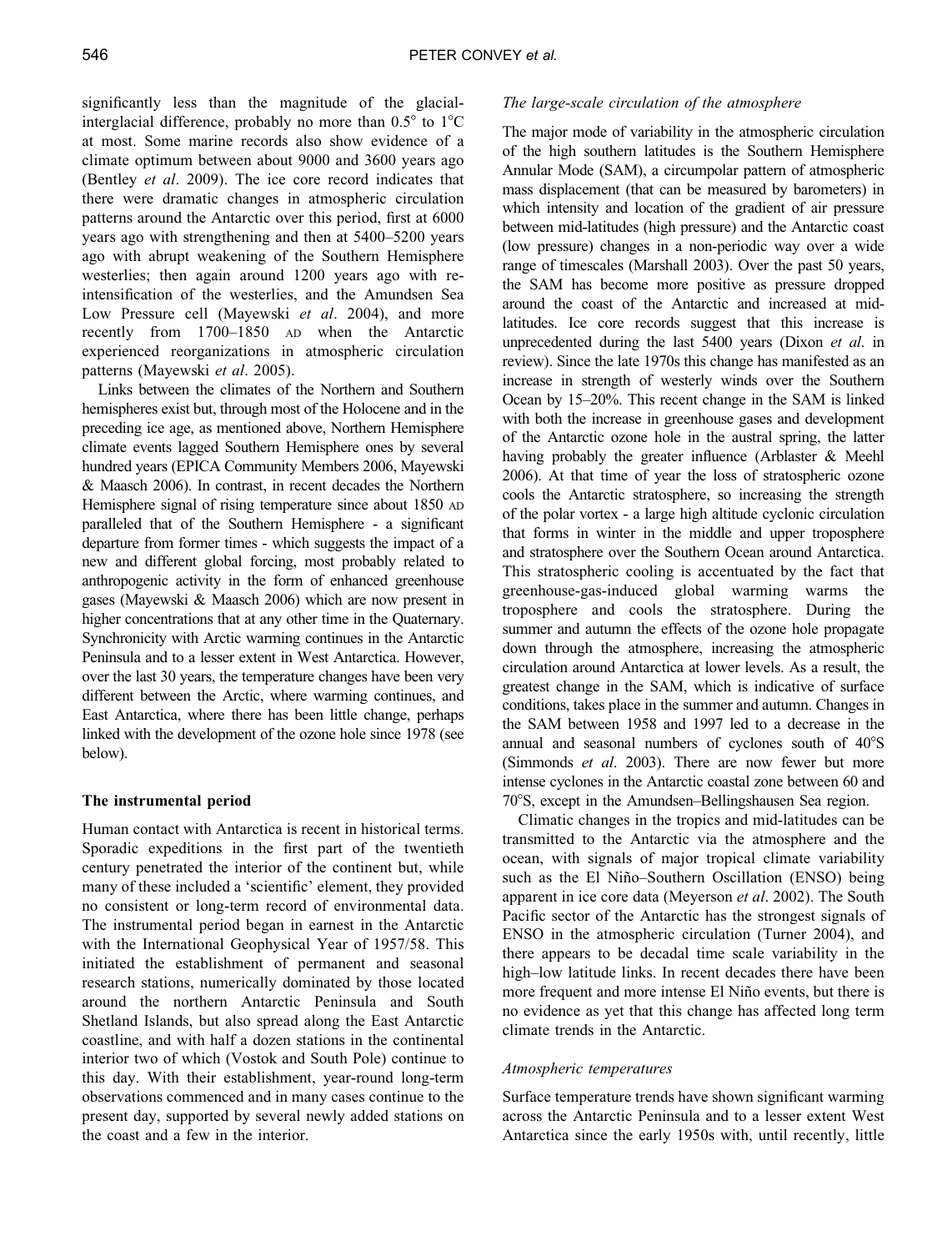change apparent across the rest of the continent (Turner *et al*. 2005, Steig *et al*. 2009). The largest warming trends are found on the western and northern parts of the Antarctic Peninsula. Faraday/Vernadsky Station has experienced the largest statistically significant  $(< 5\%$  level) trend, of  $+0.53^{\circ}$ C per decade over the period 1951–2006. The 100-year record from Orcadas on Laurie Island, South Orkney Islands, shows a warming of  $+0.20^{\circ}$ C per decade. The western Peninsula warming varies seasonally, and has been largest during the winter, with winter temperatures at Faraday/Vernadsky increasing by  $+1.03^{\circ}$ C per decade between 1950 and 2006. There is a high correlation during the winter between sea ice extent and surface temperatures, suggesting more sea ice during the 1950s–1960s and reduction since then (Turner & Overland 2009). At present it is unclear whether the winter warming on the western side of the Antarctic Peninsula is a result of natural variability or some anthropogenic influence. Temperatures on the eastern side of the Antarctic Peninsula have risen most during the summer and autumn (at  $+0.41^{\circ}$ C per decade from 1946–2006 at Esperanza), linked to the strengthening of the westerlies that took place as the SAM shifted into its positive phase. Stronger westerly winds bring warm, maritime air masses across the mountainous spine of the Peninsula to the low-lying ice shelves on the eastern side.

Based on data from satellites and automated weather stations interpolated into regions where there are no such stations (such as West Antarctica), West Antarctica as a whole has warmed by about  $0.1^{\circ}$ C per decade, especially in winter and spring (Steig *et al*. 2009). Ice core data from the Siple Dome suggest that this warming began around 1800 (Mayewski *et al*. 2005). There have been few statistically significant changes in surface temperature over the instrumental period elsewhere in Antarctica, although the stations around the coast of East Antarctica show a slight cooling since 1980 when the ozone hole developed. On the continental plateau, Amundsen–Scott Station at the South Pole has shown a slight but statistically significant cooling in recent decades, interpreted as being due to fewer maritime air masses penetrating into the interior of the continent (J. Screen, personal communication 2009). On the other hand, increased penetration of maritime air masses is evident in the Bellingshausen–Amundsen–Ross Sea regions since  $\sim$ 1940 (Dixon *et al.* 2004).

Atmospheric temperatures reconstructed from ice cores show large interannual to decadal variability, with the dominant pattern being anti-phase anomalies between the continent and the Antarctic Peninsula, which is the classic signature of the SAM (Mayewski *et al*. 2005). These studies suggest that, across Antarctica as a whole, temperatures have increased on average by about  $0.2^{\circ}$ C since the late 19th century.

At higher altitudes, Antarctic radiosonde temperature profiles show that the troposphere has warmed at 5 km above sea level, and that the stratosphere above it has cooled, over the last 30 years (Turner *et al*. 2006), a pattern that is an expected consequence of increasing greenhouse gases. The Antarctic mid-tropospheric warming in winter is the largest on Earth. It may, in part, be a result of the insulating effect of greater amounts of polar stratospheric cloud forming during the winter. These clouds form in response to stratospheric cooling related also to the ozone hole (Lachlan-Cope *et al*. in press).

# *Snowfall*

On average, about 6 mm global sea level equivalent falls as snow on Antarctica each year, with no statistically significant change apparent since 1957 (Monaghan *et al*. 2006). Snowfall trends vary from region to region, for instance increasing on the western side of the Antarctic Peninsula, where it may have led to decreases in some Adélie penguin populations.

#### *The Antarctic ozone hole*

Stratospheric ozone amounts began to decline in the late 1970s, following widespread anthropogenic release of CFCs and halons into the atmosphere whose products led to the destruction of virtually all ozone between heights of 14 and 22 km over Antarctica each spring (Farman *et al*. 1985). Owing to the success of the Montreal Protocol, the amounts of ozone-depleting substances in the stratosphere are now decreasing by about 1% per year. As a result, the size and depth of the ozone hole have stabilized, and the ozone hole is predicted to recover completely over approximately the next century, although no evidence of recovery is apparent at present (Bodeker *et al*. 2005).

# *Terrestrial biology*

The clearest example of Antarctic terrestrial organisms responding to climate change is given by the two native flowering plants (*Deschampsia antarctica* Desv*.* and *Colobanthus quitensis* (Kunth) Bartl.) in the maritime Antarctic, whose populations have increased markedly in size at some sites (Fowbert & Smith 1994, Parnikoza *et al*. 2009). Warming encourages the growth and spreading of established plants and increased establishment of seedlings. Analogous changes are noted anecdotally in the local distribution and development of moss vegetation, which is more typically the dominant vegetation across ice free areas in this region, and by implication of the invertebrate faunal communities that they sustain, but robust baseline and monitoring studies of these are lacking (Convey 2006). Changes in temperature and precipitation have increased biological production in lakes, mainly due to decreases in the duration and extent of lake ice cover (Quayle *et al*. 2003, Vincent *et al*. 2008). Some lakes have become more saline due to drier conditions (Hodgson *et al*. 2006a).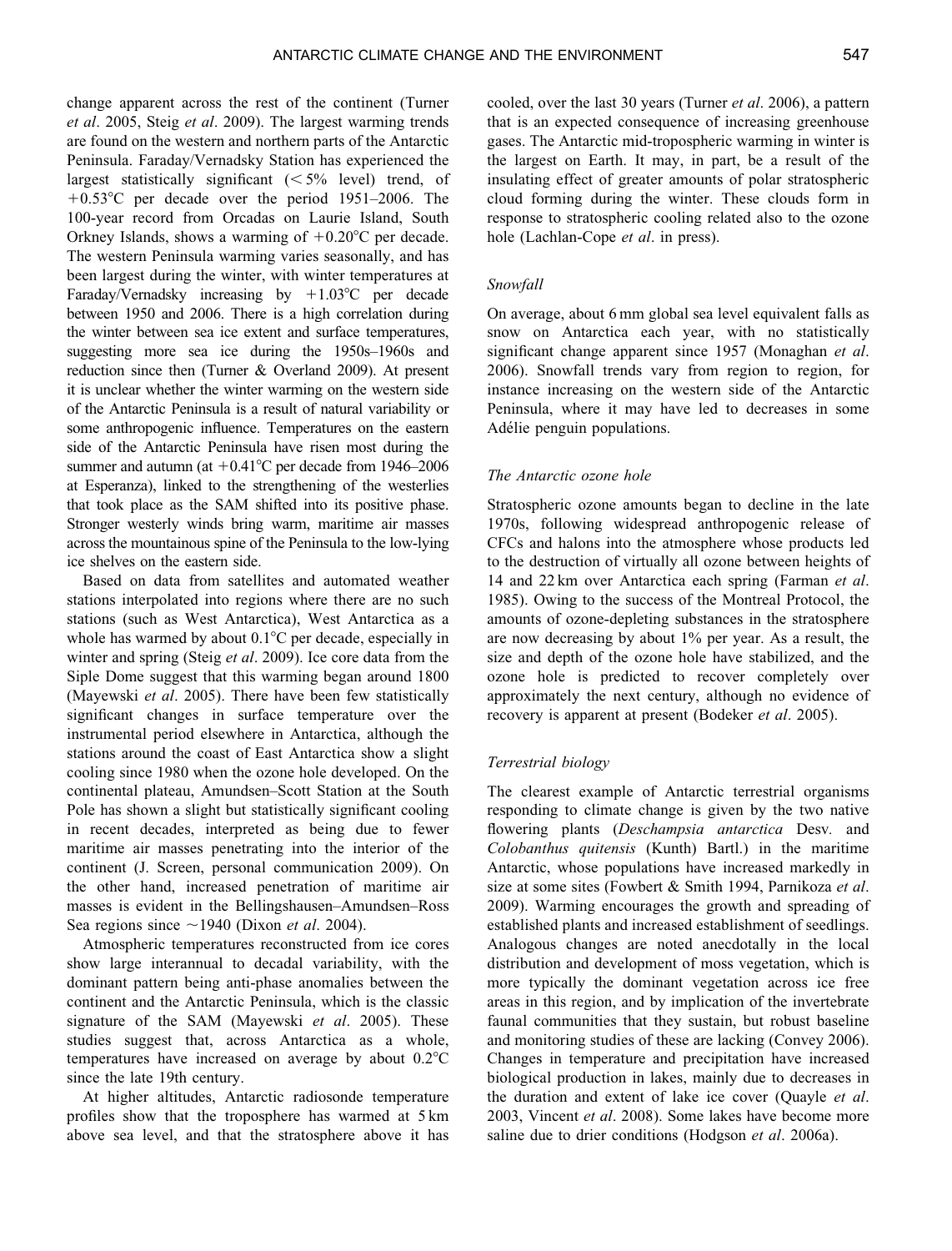Alien microbes, fungi, plants and animals introduced through human activity occur on most of the sub-Antarctic islands and some parts of the continent (Frenot *et al*. 2005). In some cases they have seriously impacted the structure and functioning of native ecosystems and their biota. On Marion Island and Gough Island rates of establishment through anthropogenic introduction outweigh those from natural colonization processes by two orders of magnitude or more. Antarctic terrestrial ecosystems are thought to be vulnerable to the introduction of non-indigenous biota, which may provide new trophic pathways and functions within the ecosystems, and include species with greater competitive abilities than native organisms. While introduction events are a direct consequence of human activity, climate change processes may act synergistically, lowering the barriers to establishment of these non-indigenous species after their arrival, and also to the natural long-distance dispersal processes that have previously protected the continent.

# *The terrestrial cryosphere*

Ice shelves in the Antarctic Peninsula have changed rapidly in recent decades, with warming causing retreat on both sides of the Peninsula (Cook *et al*. 2005). Ice shelf retreat is thought to result from increased fracturing via meltwater infilling of pre-existing crevasses, and the influence of warm ocean masses beneath ice shelves. Removal of ice shelves has led to the speeding up of inland glacier flow (De Angelis & Skvarca 2003, Scambos *et al*. 2004). Of the 244 marine glaciers that drain the ice sheet and associated islands of the Antarctic Peninsula, 212 (87%) have shown overall retreat since 1953, while the remaining 32 glaciers have shown small advances (Cook *et al*. 2005).

There has also been significant reduction in areas previously covered by 'permanent' ice or snow, and some islands and other areas of ground are now increasingly snow free during the summer. Glaciers on Heard Island have reduced by 11% in area since the 1940s, and several coastal lagoons have formed there (Budd 2000). On South Georgia, 28 of 36 surveyed glaciers are retreating, two are advancing, and six are stable (Cook *et al*. in press). On Signy Island ice cover has reduced by around 40% (Smith 1990).

The Amundsen Sea sector is the most rapidly changing region of the Antarctic ice sheet. The grounding line at Pine Island has retreated, and the Pine Island Glacier is now moving at speeds 60% higher than in the 1970s (Joughin *et al*. 2003, Rignot 2008). The Thwaites Glacier and four other glaciers in this sector show accelerated thinning. Smith Glacier has increased flow speed by 83% since 1992 (Thomas *et al*. 2004). The Pine Island and adjacent glacier systems are currently more than 40% out of balance, discharging  $280 \pm 9$  Gt yr<sup>-1</sup> of ice, while they receive only  $177 \pm 25$  Gt yr<sup>-1</sup> of new snowfall. The current rate of mass loss from the Amundsen Sea embayment ranges from 50 to  $137 \,\text{Gt yr}^{-1}$ , equivalent to the current rate of mass loss from the entire Greenland ice sheet, and making a significant contribution to sea level rise (Rignot *et al*. 2008). These changes result from warming of the sea beneath the ice shelves connected to the glaciers, with the stronger winds associated with the more positive SAM resulting in upwelling of warm Circumpolar Deep Water onto the continental shelves of the western Antarctic Peninsula and Amundsen Sea coasts (Thoma *et al*. 2008).

Changes are less dramatic across most of the EAIS, with the most significant changes being seen close to the coast. The ice sheet shows interior thickening at modest rates and a mixture of modest thickening and strong thinning among the fringing ice shelves (Davis & Li 2004, Zwally *et al*. 2006). Increasing coastal melt is also suggested by recent passive microwave data. Overall, increasing mass loss, dominated by changes in the Antarctic Peninsula and the Amundsen Sea sector of West Antarctica, outweighs the limited changes throughout much of East Antarctica, increasing the net rate of ice loss in 2006 to -196  $\pm$  92 Gt yr<sup>-1</sup>, with contributions of  $-60 \pm 46$  Gt yr<sup>-1</sup>,  $-132 \pm 60$  Gt yr<sup>-1</sup> and  $-4 \pm 61$  Gt yr<sup>-1</sup> from the Antarctic Peninsula, West Antarctica and East Antarctica, respectively (Rignot *et al*. 2008).

# *Sea level changes*

Net ice loss has a direct and immediate effect on sea level. The 2006 estimate of ice loss rate equates to a  $0.54 \pm 0.25$  mm yr<sup>-1</sup> contribution to global sea level rise. Data from tide gauges and satellite altimeters suggest that, over the period 1993–2003, global sea level rose at a rate of up to 3.1 mm yr-1 (see Solomon *et al*. 2007). The latest estimates, for 2003–08, based on GRACE space gravimetry measurements, show that the rate has now slowed to 2.5 mm yr-1 (Cazenave *et al*. 2009).

#### *The Southern Ocean*

The Southern Ocean is warming and freshening on decadal time scales (Gille 2002) and models suggest that at least part of the warming is due to human influence (Fyfe 2006). However, in surface water layers change is difficult to detect because an intensive seasonal cycle can induce large errors when there are only a few samples. Around South Georgia, observations are available since 1925 that are frequent enough to resolve the annual cycle and reveal a significant warming averaging  $2.3^{\circ}$ C over 81 years in the upper 150 m, and being about twice as strong in winter as in summer (Whitehouse *et al*. 2008). The waters of the ACC have warmed more rapidly than the global ocean as a whole, increasing by  $0.06^{\circ}$ C per decade at depths between 300 and 1000 m over the 1960s to 2000s, and by  $0.09^{\circ}$ C per decade since the 1980s (Böning *et al.* 2008). The warming has been more intense on the southern side of the ACC than north of it, and a maximum increase of  $0.17^{\circ}$ C decade<sup>-1</sup> has been reported in Upper Circumpolar Deep Water at depths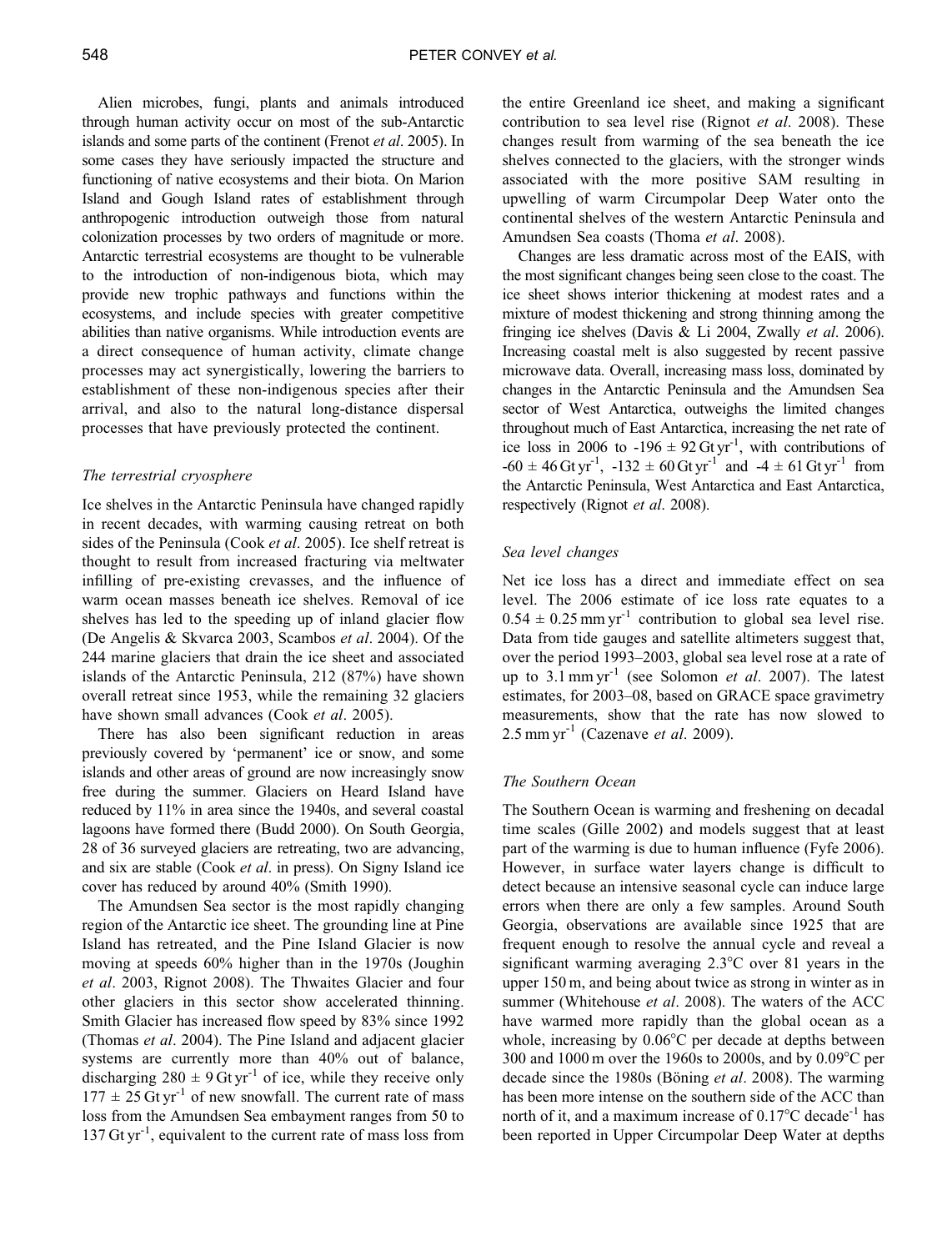of 150–500 m on the southern side of the Polar Front (Bo¨ning *et al*. 2008).

The mechanisms responsible for the warming have not been determined unambiguously. A poleward shift of the ACC in response to spatial shifts in the winds has been postulated (Gille 2008), as has an increase in the poleward eddy heat flux associated with an intensification of the Southern Ocean eddy field (Meredith & Hogg 2006, Hogg *et al*. 2008). Fyfe (2006) examined these processes in a coupled climate model, and found that both processes contributed, as did increasing air-sea heat fluxes. However, this model had parameterized rather than explicit eddies, and further work is needed to clarify the relative roles of these and other processes. Despite the large changes in temperature and salinity across the ACC, and the strengthening winds over the Southern Ocean, there is no evidence for an increase in ACC transport (Böning et al. 2008). This is believed to be at least partly due to the extra energy being imparted to the ocean being cascaded to mesoscales, and hence intensifying the eddy field rather than the mean flow (Meredith & Hogg 2006).

Whereas the annular component of the SAM has significant impact on the ACC, the non-annular component is of importance at the regional scale, in particular for the Weddell, Ross, Amundsen and Bellingshausen seas (Lefebvre *et al*. 2004). Most closely linked to the ACC is the Bellingshausen Sea, to which the Amundsen Sea is connected through the westward flowing Antarctic Coastal Current. Ocean summer surface temperatures here have increased by more than  $1^{\circ}$ C in recent years, and summertime salinities have risen markedly (Meredith & King 2005). These changes are not merely the passive responses of the ocean to changes in the atmosphere and sea ice, but active feedbacks that will enhance and sustain the climate change that triggered them. Observations of subsurface temperatures in this area are still scarce, but models indicate that temperature increases in the Upper Circumpolar Deep Water beneath the coastal ice shelves should have significant effects on the Pine Island Glacier (Payne *et al*. 2007).

Changes are evident in the character of Ross Shelf Waters, which show a trend of decreasing salinity that is most probably related to upstream conditions in the Antarctic Coastal Current (Jacobs *et al*. 2002). Deep water masses in the Weddell Sea show significant decadal and regional change making it difficult to detect long-term trends. Central Weddell Sea bottom water is warming and increasing in salinity over decadal timescales, while bottom water in the western Weddell Sea and the Australian sector (including the Ross Sea and Adélie Land) is cooling and becoming fresher (Fahrbach *et al*. 2004, Rintoul 2007). Model results suggest the propagation of anomalies from the Weddell Sea via a deep boundary current into the southeast Pacific, linking the circumpolar sectors (Hellmer *et al*. 2009). The changes are of interest as AABW originates in these areas and changes here will spread into the world ocean. There is evidence of warming of the northward flow of Antarctic Bottom Water on a decadal timescale in the Vema Channel between the Argentine and Brazil basins (Zenk & Morozov 2007); this warming has now penetrated as far northward as the north-west Atlantic (Johnson *et al*. 2008).

# *Biogeochemistry*

The Southern Ocean ventilates the global oceans and regulates the Earth's climate system by taking up and storing heat, freshwater,  $O_2$  and atmospheric  $CO_2$ . From 1991–2007 the concentration of  $CO<sub>2</sub>$  in the ocean increased south of 20°S in the Southern Indian Ocean (Metzl 2009). At latitudes greater than  $40^{\circ}$ S,  $CO<sub>2</sub>$  in the ocean increased faster than it did in the atmosphere, suggesting that the ocean became effectively saturated with  $CO<sub>2</sub>$  and thus less effective as a sink for atmospheric  $CO<sub>2</sub>$ . These changes again seem to be linked to the increase in wind strength driven by the more positive SAM.

The ocean is alkaline (pH range 7.3 in estuaries to 8.2 in the Arctic Ocean, globally averaging 8 to 8.1) and an increase in the ocean's  $CO<sub>2</sub>$  content makes it slightly less so. This has led to concern that the ocean is becoming slightly more acidic, with the implications of this acidification for organisms that build their skeletons from calcium carbonate being a subject of intense current debate but little certainty. Stronger westerly winds in the Southern Ocean lead to surface oceanic water being mixed with deeper water rich in  $CO<sub>2</sub>$ , which saturates the carbon reservoir of the surface water, thus limiting its ability to absorb  $CO<sub>2</sub>$  from the atmosphere. The oceans were probably more acid in the Cretaceous when  $CO<sub>2</sub>$  levels were much higher than they are today, without - apparently - any untoward effects on the calcareous marine plankton, such as the coccolithophores whose abundant remains form the White (chalk) Cliffs of Dover. However, that observation ignores the effect on such organisms of the rate of change in ocean acidity and oxygen saturation, about which little is known.

# *Sea ice*

During the first half of the twentieth century, ship observations suggest that the extent of sea ice was greater than has been seen in recent decades, although the validity of such observations is questioned (Ackley *et al*. 2003). Over recent decades (1979–2007), the sea ice extent data derived from satellite measurements show a small, but statistically significant positive trend of around 1% per decade (Turner *et al*. 2009b). The trend is positive in all sectors except the Bellingshausen Sea, where sea ice extent has been significantly reduced. The greatest increase, at around 4.5% per decade, has been in the Ross Sea. The increase contrasts with the considerable decreases in Arctic sea ice observed in recent years, and has been linked to the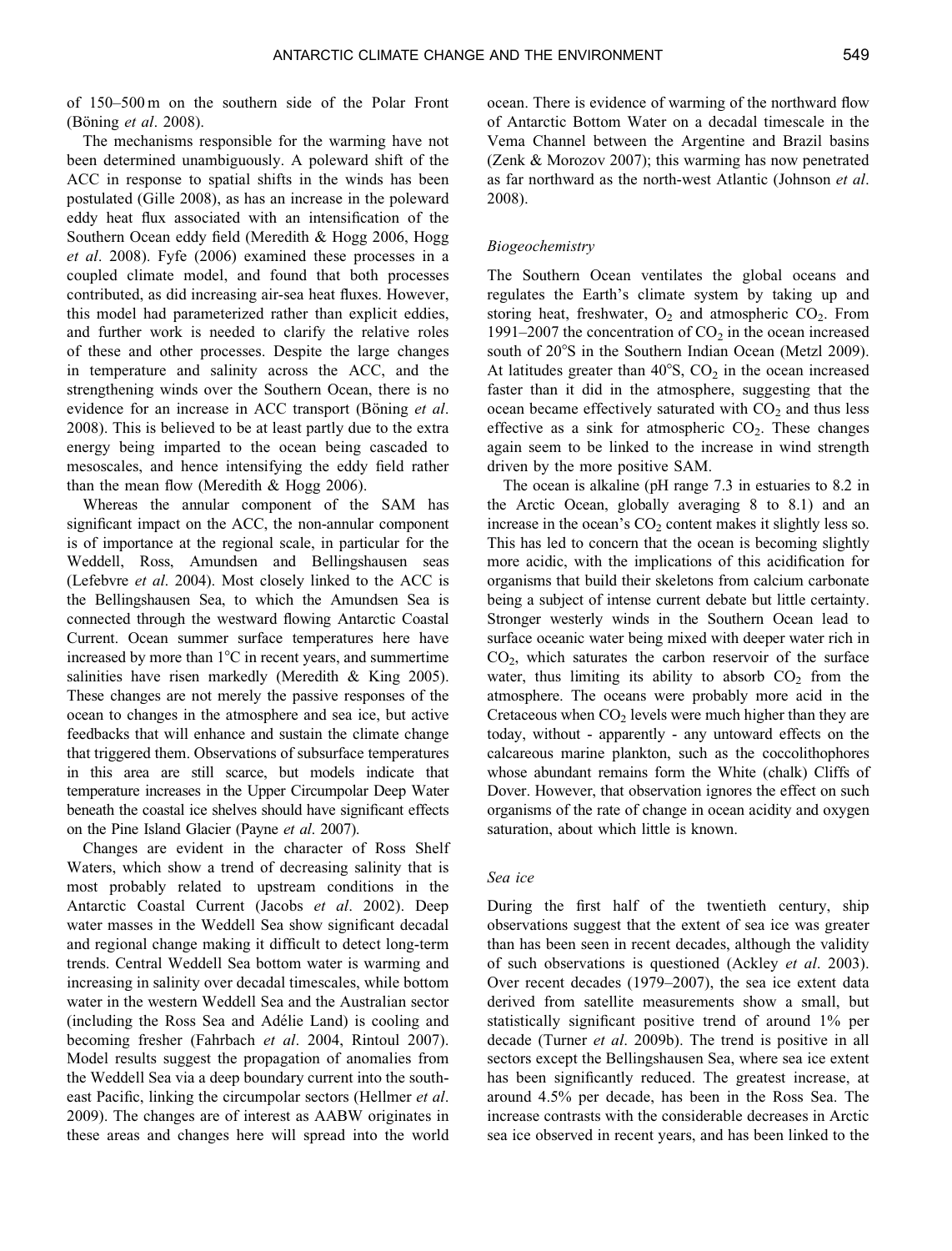loss of stratospheric ozone in the Antarctic (Turner *et al*. 2009b). The idea is that changes in near surface winds associated with a more positive polarity of the SAM act to reduce sea ice extent in the Bellingshausen Sea while increasing it in the Ross Sea. Indeed, winds rather than temperature *per se* may play a key role in governing sea ice abundance in both polar regions.

Insight over longer time scales can be obtained from a climate model forced to match the observed surface temperature variations by assimilation of the observational data (Goosse *et al*. 2009). This tuned model can reproduce sea ice and ocean conditions over the last century and shows the increase of the sea ice area from 1980 to 2000. Prior to 1980, and in particular between the early 1960s and the early 1980s, the model simulation showed that the sea ice area decreased. That early decrease in sea ice area corresponded to the one simulated as a response to warming induced by greenhouse gas increase, whereas the recent increase in sea ice area is related to changes in the atmospheric circulation (Goosse *et al*. 2009), modulated by the growth of the ozone hole since the late 1970s.

#### *Permafrost*

In contrast with the Arctic, there is little information on permafrost in the Antarctic. On Signy Island (South Orkney Islands) the active layer (the layer experiencing seasonal freeze and thaw) increased in depth by 30 cm from 1963–90, when Signy Island was warming, then decreased by the same amount from 1990–2001, when Signy Island cooled (Guglielmin *et al*. 2008; see http://www.antarctica.ac.uk/met/ gjma/). In McMurdo Sound, the permafrost temperature at 360 cm depth has remained stable (Guglielmin 2006), despite a slight decrease in air temperature of  $0.1^{\circ}$ C yr<sup>-1</sup> over the last decade of the twentieth century (Doran *et al*. 2002).

# *Marine biology*

The Southern Ocean ecosystem was significantly disturbed by whaling during the early part of the twentieth century, and by sealing before that. This means that it is difficult to estimate or describe the features of the undisturbed, pre-exploitation, ecosystem, or to justify a recent stable 'baseline' against which to assess contemporary and possible future changes. As an example, about 300 000 blue whales were killed within the span of a few decades in the early- to mid-twentieth century, equivalent to more than 30 million tonnes of biomass. Most were killed within a  $2 \times 10^6$  km<sup>2</sup> area on their feeding grounds in the south-west Atlantic, which translates to a density of one blue whale per 6 km<sup>2</sup>. Following nearextinction of some whale populations, the krill stock (their primary food source) was expected to increase due to release from grazing pressure, but this did not happen (Smetacek & Nicol 2005). While predation by seals and birds increased, the total bird and seal biomass remains only a fraction of that of the former whale population. It is clear that much remains to be learned about the controls of the Southern Ocean ecosystem.

Over the past 30 years the Antarctic marine ecosystem has been significantly affected by climatic changes, especially on the western side of the Antarctic Peninsula, which is currently subject to one of the fastest rates of climate change anywhere on the planet, with warming water and declining sea ice (reviewed in Clarke *et al*. 2006). Phytoplankton concentrations are reported to have unexpectedly decreased in a northern area west of the Antarctic Peninsula, whilst increasing further south, while in both areas a decrease in sea ice cover had been observed (Montes-Hugo *et al*. 2009). In the same area the 'icedependent' Adélie penguins have retreated southwards, to be replaced by 'ice-tolerant' chinstrap penguins (Ducklow *et al*. 2007). In contrast to the offshore pelagic system, sea bed communities and inshore assemblages are locally affected.

This has coincided with a decline in krill stocks in the entire Atlantic sector of the Southern Ocean, a large-scale decrease in phytoplankton and a southward shift in the population of gelatinous salps (Atkinson *et al*. 2004). The decline in phytoplankton may reflect a decrease in iron input from the continental margin that is, in turn, related to a reduction in the formation of sea ice in this region and hence to climate change (Gregg & Conkright 2002). The importance of sea ice changes are also illustrated by recent declines in local populations of *Pleuragramma antarcticum* Boulenger, a key fish species in the marine trophic web whose reproduction is closely linked to sea ice, and their replacement by myctophid fish, a new food source for predators (Moline *et al*. 2008).

Macrobenthic communities have been shown to respond sensitively to direct and indirect impacts of natural climate change (Dayton 1989, Gutt & Piepenburg 2003). Climateinduced disintegration of ice shelves and retreat of glaciers cause drastic changes in the inshore environmental conditions. However, the pelagic system consisting of phytoplankton, krill, pelagic fish, seals and whales clearly responds much more rapidly than the benthos (Gutt personal observation). As yet, evidence is unavailable as to the potential for invasion of marine organisms onto the Antarctic continental shelf due to increasing temperature, although research effort has increased substantially over recent decades especially in the region west of the Antarctic Peninsula most affected by climatic changes. Thus, the question remains unanswered as to whether a few marine species with a more northern distribution also occur in the Antarctic in very low abundance but have simply not been recorded through lack of sampling, with the continental shelf being at the margin of their distribution, or whether they invaded recently. Only standardized long-term data to be made available by databases and information networks such as SCAR-MarBIN (www.scarmarbin.be), will allow the future detection of any shifts in ecosystem functioning and the responses of biodiversity to environmental changes.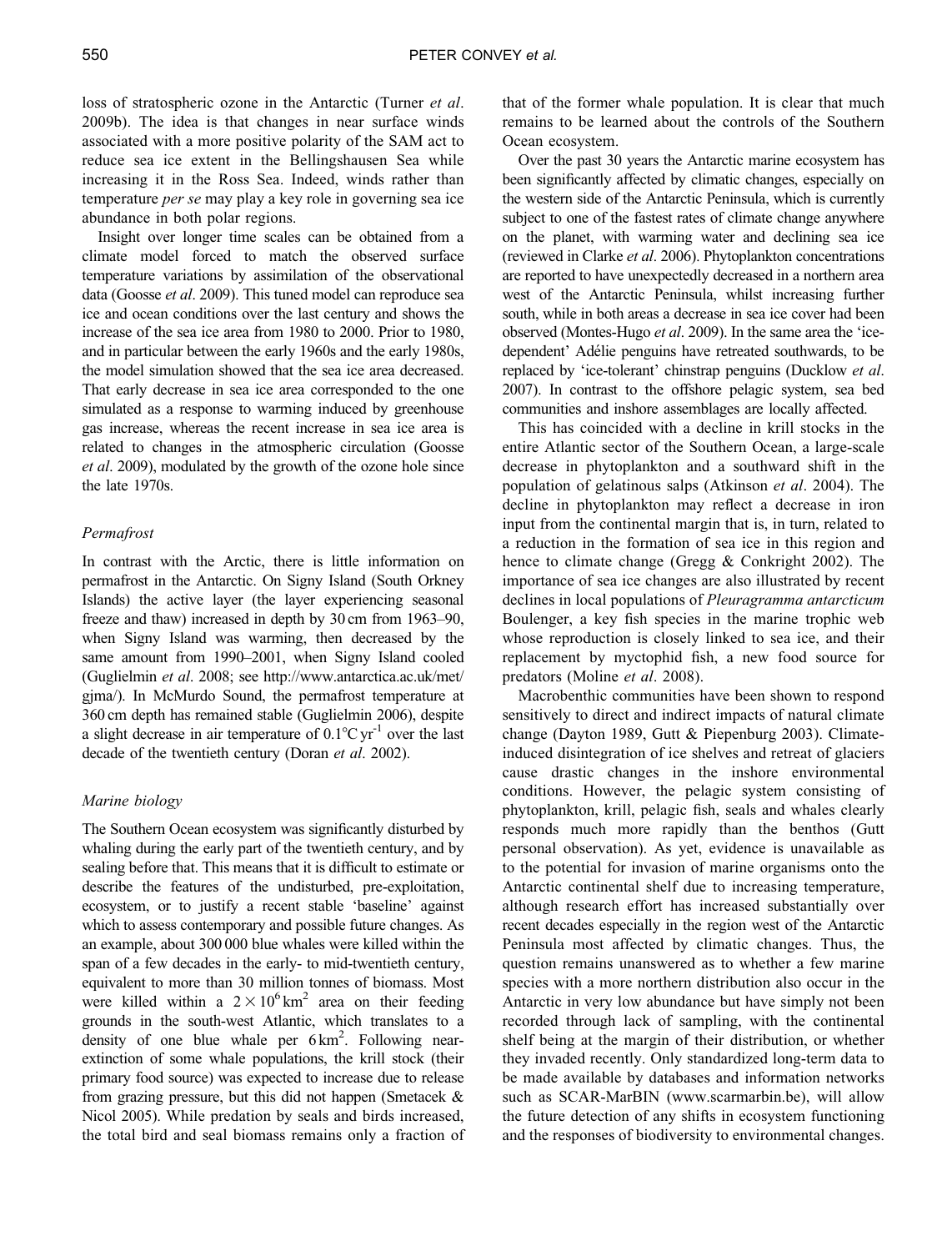## **The next 100 years**

Determining how the environment of the Antarctic will evolve over the next century presents significant challenges yet has fundamental implications for scientists, policymakers and the public alike. Climate evolution can most accurately be projected by using coupled atmosphere-ocean-ice models that improve on simple extrapolations of current trends by taking a large number of parameters into consideration. Current models provide synoptic views of future environmental behaviour, albeit at coarse resolution. Model skill, as measured by ability to simulate observed changes, continues to improve but a number of issues remain, so there remains uncertainty about their forward projections, particularly at regional scales. The models used in the IPCC Fourth Assessment (Solomon *et al*. 2007) gave a wide range of projections for some aspects of the Antarctic climate system, such as sea ice extent, which is sensitive to changes in atmospheric and oceanic conditions. The models can be weighted according to their skill in simulating recent change. The ACCE report focuses on outputs from IPCC models that assumed a doubling of  $CO<sub>2</sub>$  and other gases by 2100. These outputs may be too conservative, given that some indicators (e.g. sea level) are already changing faster than predicted in IPCC projections.

The importance of high latitude ecosystems as indicators of potential biological responses to the various elements of environmental change processes has been widely highlighted, for instance within the Millennium Ecosystem Assessment (Chapin *et al*. 2005). However, numerically based biological models cannot yet approach the relative sophistication of models of the physics of the climate system (even with their current limitations), while physical models do not approach the level of spatial scale or resolution required for application to biological systems, providing an important current limitation on producing testable projections of biotic and ecosystem responses.

#### *Atmospheric circulation*

The predicted recovery of the ozone hole may be outweighed by a continued increase in greenhouse gas emissions, but whether this will result in further strengthening of the positive phase of the SAM with a less rapid annual average trend (Bracegirdle *et al*. 2008) has recently become hotly debated. The two causes have now also been shown to have effects at different seasons, so further increases in surface winds over the Southern Ocean in the summer and autumn are not expected, but increases in winter are expected.

#### *Temperature*

Models project significant surface warming over Antarctica to  $2100$  AD, by  $0.34^{\circ}$ C per decade over land and the grounded ice sheets, within a range from  $0.14$  to  $0.50^{\circ}$ C per decade (Bracegirdle *et al*. 2008). Over land, the largest increase is projected for the high altitude interior of East Antarctica. Despite this change, the surface temperature by the year 2100 will remain well below freezing over most of Antarctica and will not contribute to melting inland. The largest atmospheric warming is projected to occur over the sea ice zone in winter (0.51  $\pm$  0.26°C per decade off East Antarctica), because of the retreat of the sea ice edge and the consequent exposure of the ocean. However, while there is confidence in the overall projection of warming, confidence is much lower in the regional detail, because of the large differences in regional outcomes between models. Furthermore, twentieth century Antarctic near-surface air temperature trends in the models are up to five times larger than was observed, and resolving the relative contributions of dynamic and radiative forcing on Antarctic temperature variability in models is necessary to improve twenty-first century projections (Monaghan *et al*. 2008). The annual mean warming rate in the troposphere at 5 km above sea level is projected to be 0.28°C per decade (T. Bracegirdle, personal communication 2009), somewhat less than the forecast surface warming. As yet we cannot forecast either the magnitude or frequency of changes to extreme conditions over Antarctica - features that are of fundamental importance in refining biological projections of potential impacts. However, the extreme temperature range between the coldest and warmest temperature of a given year is projected to decrease around the coasts and to show little change over the interior (T. Bracegirdle, personal communication 2009).

The projected warming of  $3^{\circ}$ C over the next century is faster than the fastest previous rate of rise recorded in Antarctic ice cores ( $4^{\circ}$ C 1000 yr<sup>-1</sup>), but it is comparable to or slower than the rates of temperature rise typical of Dansgaard-Oeschger events during glacial times in Greenland, of the Bolling-Allerød warming in Greenland 14 700 years ago, and of the warming in Greenland at the end of the Younger Dryas around 11 700 years ago. Thus, however unlikely such rapidity may appear, there are some previous parallels in the natural system.

#### *Precipitation*

Current numerical models generally underestimate precipitation for the twentieth century. This is due to problems in parameterizing key processes that drive precipitation (e.g. because polar cloud microphysics is poorly understood), and because the smooth coastal escarpment in a coarse resolution model causes cyclones to precipitate less than they do in reality. Warmer air temperatures and associated higher atmospheric moisture in most models are expected to give net precipitation increases in the future. Most climate models simulate a precipitation increase over Antarctica in the coming century that is larger in winter than in summer, and model outputs suggest that the snowfall over the continent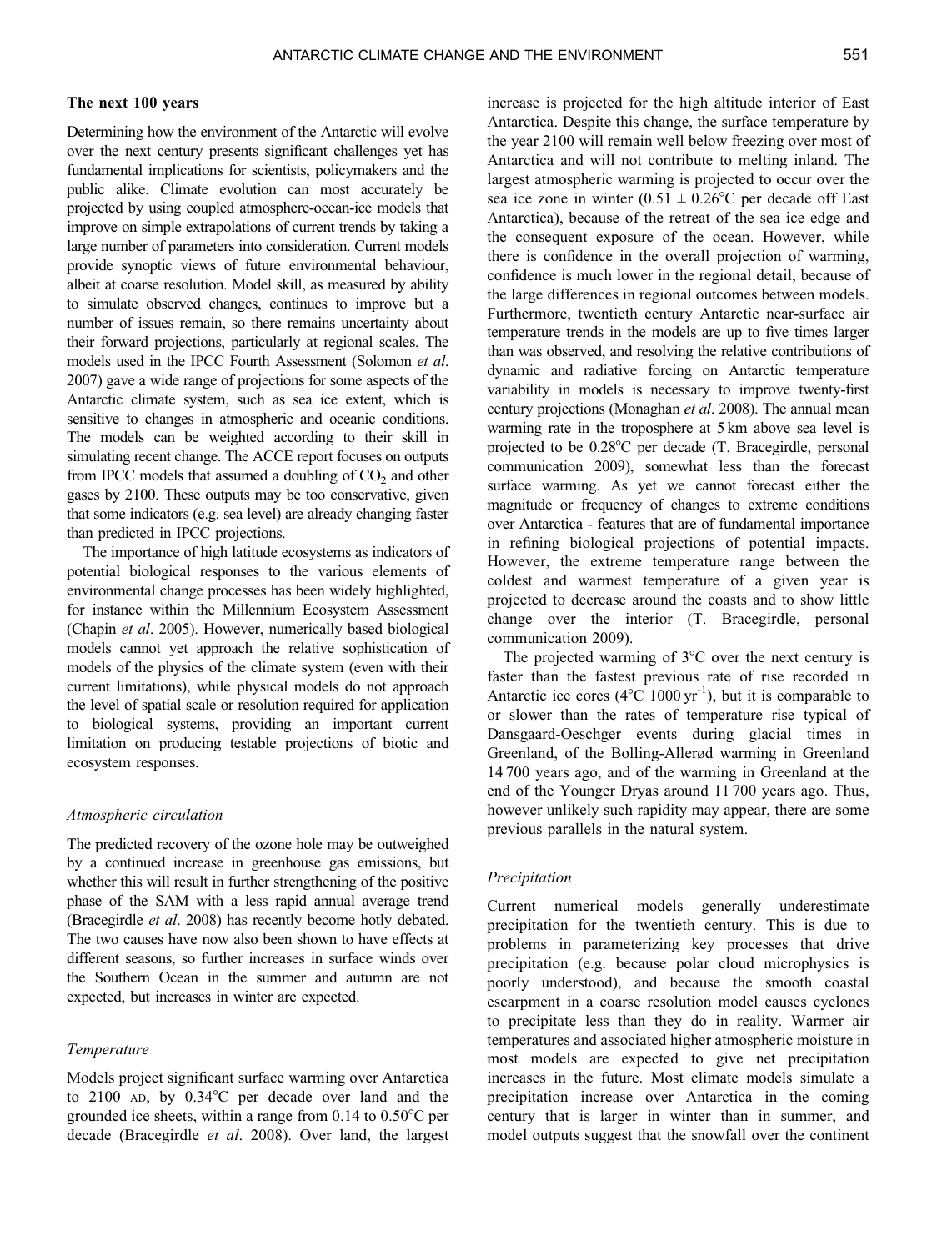may increase by 20% compared to current values (Bracegirdle *et al*. 2008). With the expected southward movement of the mid-latitude storm track we can expect greater precipitation and accumulation in the Antarctic coastal region. The form that precipitation takes is of biological significance (Convey 2006), as liquid water is immediately available to biota, with the balance between rain and snow expected to change towards the former, especially along the Antarctic Peninsula.

# *The ozone hole*

By the middle of the 21st century springtime concentrations of stratospheric ozone are predicted to have significantly recovered, but not necessarily to 1980 values (Turner *et al*. 2009b). This is because increasing greenhouses gases will have continued to accumulate throughout the atmosphere, so further cooling the stratosphere. The gas-phase destruction of ozone that occurs at all latitudes will be reduced in a colder stratosphere, but is likely to be enhanced in polar regions where the cooling leads to the formation of polar stratospheric clouds on the surface of which the reactions take place that lead to polar ozone destruction.

# *Tropospheric chemistry*

Various trace gases, such as dimethyl sulphide (DMS) generated by plankton, are released from the oceans around Antarctica. DMS is a source of cloud condensation nuclei (CCN) via its oxidation to sulphate. Evidence from ice cores suggests that DMS increased during glacial periods (Legrand *et al*. 1991), although the pattern in ice cores could also reflect changes in wind strength and direction rather than in DMS production. Given a projected loss of sea ice in a warmer world, emissions of gases such as DMS might be expected to increase, thus increasing the number of CCN and hence increasing cloudiness and albedo, and influencing the Earth's climate. However, the extent to which we may see an increase or a decrease in DMS remains debateable. Similarly, recent studies of the production of ozone-depleting bromocarbon gases in near-shore Antarctic waters are highlighting the complex relationships between changing sea ice extent, the summer algal bloom, and sea-to-air flux of gases (Hughes *et al*. 2009, Montes-Hugo *et al*. 2009).

#### *Terrestrial biology*

Increased temperatures may promote activity, growth and reproduction, but also cause drought and associated effects (Convey 2006). Changes to water availability can have a greater effect than temperature on vegetation and faunal dynamics. Future regional patterns of water availability are unclear, but - as described above - climate models project an increase in precipitation in coastal regions. Interactions between environmental variables (e.g*.* temperature and water) are also important to biota - for instance, an increase in the frequency and intensity of freeze-thaw events could readily exceed the tolerance limits of many arthropods. With increases in temperature, many terrestrial species may exhibit faster metabolic rates, shorter life cycles and local expansion of populations. Even subtle changes in temperature, precipitation and wind speed will probably alter the catchment of lakes, and of the timing, depth and extent of their surface ice cover, water volume and chemistry, with resulting effects on lake ecosystems (Quesada *et al*. 2006, Lyons *et al*. 2006, Hodgson & Smol 2008). Warming and/or reductions in other environmental stresses also increase the likelihood of invasion by more competitive alien species carried by water and air currents, humans and other animals (Frenot *et al*. 2005).

#### *The terrestrial cryosphere*

Existing ice sheet models do not properly reproduce the observed behaviour of ice sheets, casting doubt on their predictive value (Solomon *et al*. 2007). The models fail to take into account mechanical degradation (e.g. water causing cracks to propagate in summer), changing lubrication of the base of the ice by an evolving subglacial hydrological regime, or the influence of variable coastal sub-ice shelf melting on the flow of outlet glaciers and ice streams. Projections of the future state of ice sheets are based on a combination of inference from past behaviour, extension of current behaviour, and interpretation of proxy data and analogues from the geological record. The projections rely on continued data streams from satellites and field observations, which are crucial to quantifying the rapid rates of cryospheric change. Without these two components, models will remain unable to provide credible projections of the future of the Antarctic ice sheet.

Until these needs are met, it can best be said that the most probable regions of future change are those that are already changing today. Warmer waters will continue to well up onto the continental shelf in the Amundsen Sea, eroding the underside of the ice sheets and glaciers. It has been suggested that there is a 30% probability that loss of ice from the WAIS could cause sea level to rise at a rate of  $2 \text{ mm yr}^{-1}$ , and a 5% probability it could cause rates of  $1 \text{ cm yr}^{-1}$  (Vaughan & Spouge 2002). In addition, there is a concern that the ice in the Amundsen Sea Embayment could be entering a phase of collapse that could lead to deglaciation of large parts of the WAIS (Pollard & Deconto 2009).

Ultimately, this sector could contribute 1.5 m to global sea level, so a contribution from this sector alone of some tens of centimetres by 2100 cannot be discounted. These estimates are based upon the assumption that the ice sheets will respond linearly to warming and that sea level contributions will be confined to the WAIS. Evidence for past abrupt changes in climate suggests that these estimates could change significantly. Expansion of the area to include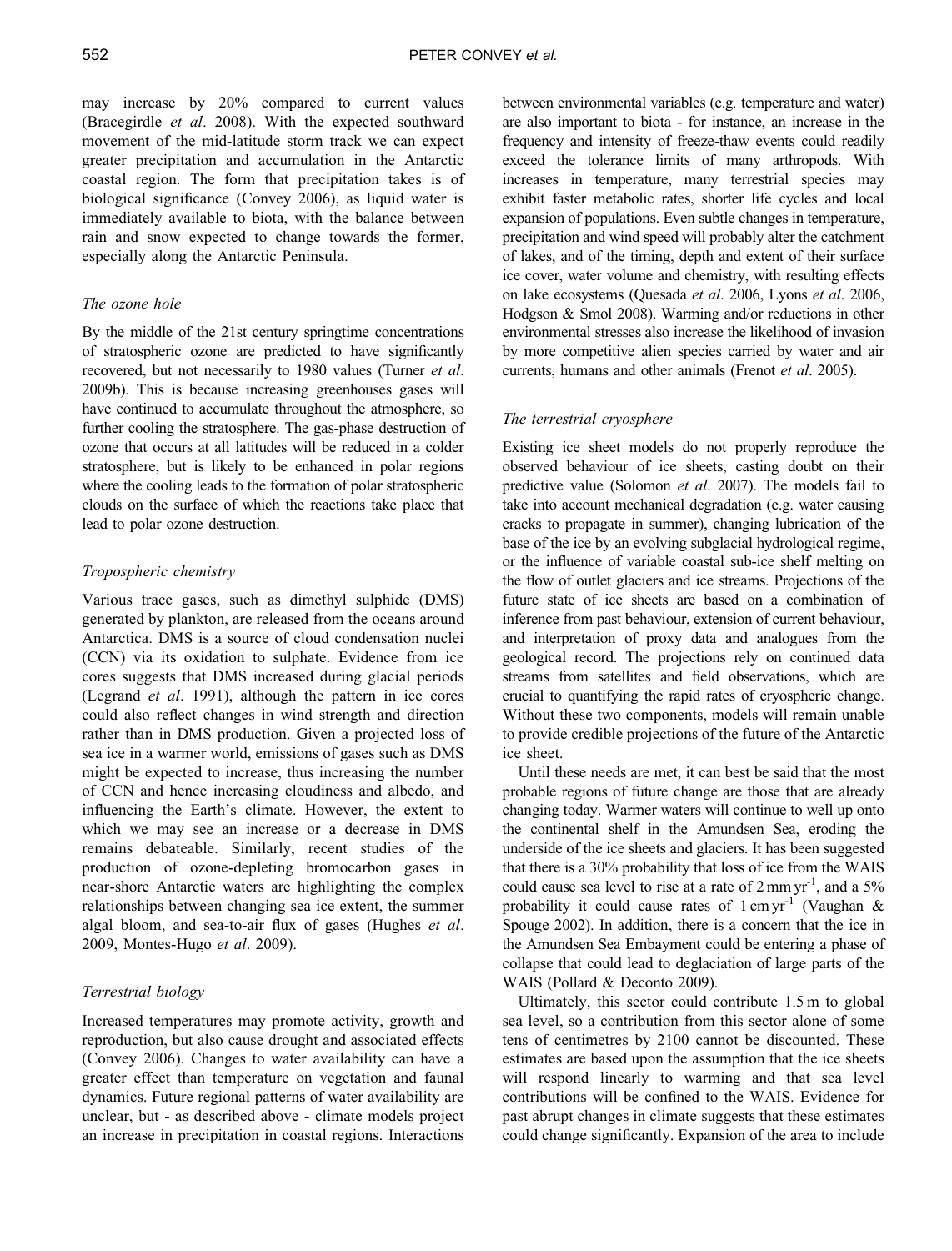all marine-based regions and upflow regions of both the West and East Antarctic ice sheets currently stabilized by these marine-based regions could also raise these estimates significantly.

On the Antarctic Peninsula, most of the effects leading to loss of ice are currently confined to the northern part. The total volume of ice on the Peninsula is  $95\,200\,\text{km}^3$ , equivalent to 242 mm of sea level rise or roughly half that of all glaciers and ice caps outside of Greenland and Antarctica (Pritchard & Vaughan 2007). Continued warming in this region will lead to a southerly progression of ice shelf disintegrations along both coasts (Vaughan & Doake 1996, Hodgson *et al*. 2006b), which will also cause associated glaciers to speed up. These events may be preceded by an increase in surface meltwater lakes, and/or progressive retreat of the calving front. Prediction of the timing of ice shelf disintegration is not yet possible. However, increased warming may lead to the Peninsula making a substantial contribution to global sea level.

# *Permafrost*

It is probable that there will be a reduction in permafrost area, accompanied by subsidence of ground surface and associated mass movements. Change is most likely in the northern Antarctic Peninsula and the South Shetland and South Orkney Islands and coastal areas in East Antarctica. Such changes imply risks to infrastructure as already seen in the Arctic, although this is likely to have limited impact in the Antarctic.

# *Sea level*

The IPCC's Fourth Assessment Report (AR4) projected a range of global sea-level increase from 18 to 59 cm between 1980–99 and 2090–99 (Meehl *et al*. 2007). This did not include a contribution from dynamically driven changes in flow for portions of either the Greenland or Antarctic ice sheets. Sea level will not rise uniformly, and the spatial pattern of projections shows a minimum rise in the Southern Ocean and a maximum in the Arctic Ocean (Meehl *et al*. 2007). The last time global temperatures rose by  $2^{\circ}C$  (during the Eemian,  $\sim$ 130 000 years ago) sea level rose at least 4–6 m. Recent modelling suggests that a likely upper bound to sea level by 2100 is 1.4 m (Rahmstorf 2007). However, projected sea level increases (Solomon *et al*. 2007) do not include possibly large contributions resulting from the dynamic instability of ice sheets during the twenty-first century. Taking such variables into consideration, Pfeffer *et al*. (2008) estimate an upper bound of 2 m of sea level rise by 2100.

# *The ocean circulation and water masses*

Estimates of the ocean circulation and water mass changes during the 21st century are derived from the Coupled General Circulation Models (CGCMs) that were used in the

framework of the IPCC AR4. Although such models have made significant progress in their representation of high latitude processes in comparison with earlier model versions (Randall *et al*. 2007), the Southern Ocean remains one of the regions where the largest differences between different models (and between models and observations) are apparent. Only two models among the nineteen analysed by Russell *et al*. (2006a) generate transport values for the ACC that are within 20% of those estimated from observation (135 Sv), although most of the simulated values are within 50 Sv of this estimate. These clear inaccuracies have been attributed to models incorporating too low a zonal wind stress, locating the maximum winds in the Southern Ocean too far north, or errors in the simulation of the ocean density gradient, partly due to problems in estimating the export of North Atlantic Deep Water (NADW) (Russell *et al*. 2006a). An important factor is that the current generation of IPCC coupled climate models do not include eddy-resolving oceans, and these subgrid-scale features are of great importance in controlling the response of the Southern Ocean to changing forcing, and it dictating the magnitude and extent of oceanic climate change. When the temperature and salinity averaged over all the models is compared to observations, the zonal mean differences are relatively small. There is a tendency to have too warm and too salty water masses around  $30-40^{\circ}$ S in the depth range 500–1000 m (Randall *et al*. 2007), which could be related to the site of formation of Antarctic intermediate waters (AAIW) being placed too far north in these models.

Further insight comes from an observational study suggesting that the ACC transport has not shown sensitivity to the intensification of the Southern Hemisphere westerlies during the past several decades (Böning *et al.* 2008). However, the sub-polar gyres will be intensified (Wang & Meredith 2008), since the wind forcing over the sub-polar region becomes more cyclonic, as a consequence of the intensification and southward shift of the circumpolar westerlies. The strengthening of the sub-polar gyres will probably have strong impacts on the mass balance of ice shelves and the stability of the Antarctic ice sheets, and could also impact strongly on the transformations of water masses within the sub-polar gyres and the export of dense deep waters to lower latitudes.

Changes in ocean temperature and salinity over the century have been derived as the average over the ensemble of 19 IPCC AR4 models. The changes of sea surface temperature (SST) are small compared with those observed in surface air temperature, because of the larger heat capacity of the ocean in comparison with the atmosphere. South of  $60^{\circ}$ S in summer the SSTs are likely to be  $0.5^{\circ}-1.0^{\circ}$ C warmer, except in the Amundsen Sea where warming of  $1.0-1.25^{\circ}$ C is expected. In winter little change is expected south of 60°S except far offshore off Dronning Maud Land, West Antarctica and Queen Mary Land, where SST may warm by  $1.0^{\circ}$ C. The surface waters will become fresher by 0.1 to 0.2 salinity units, with some local patches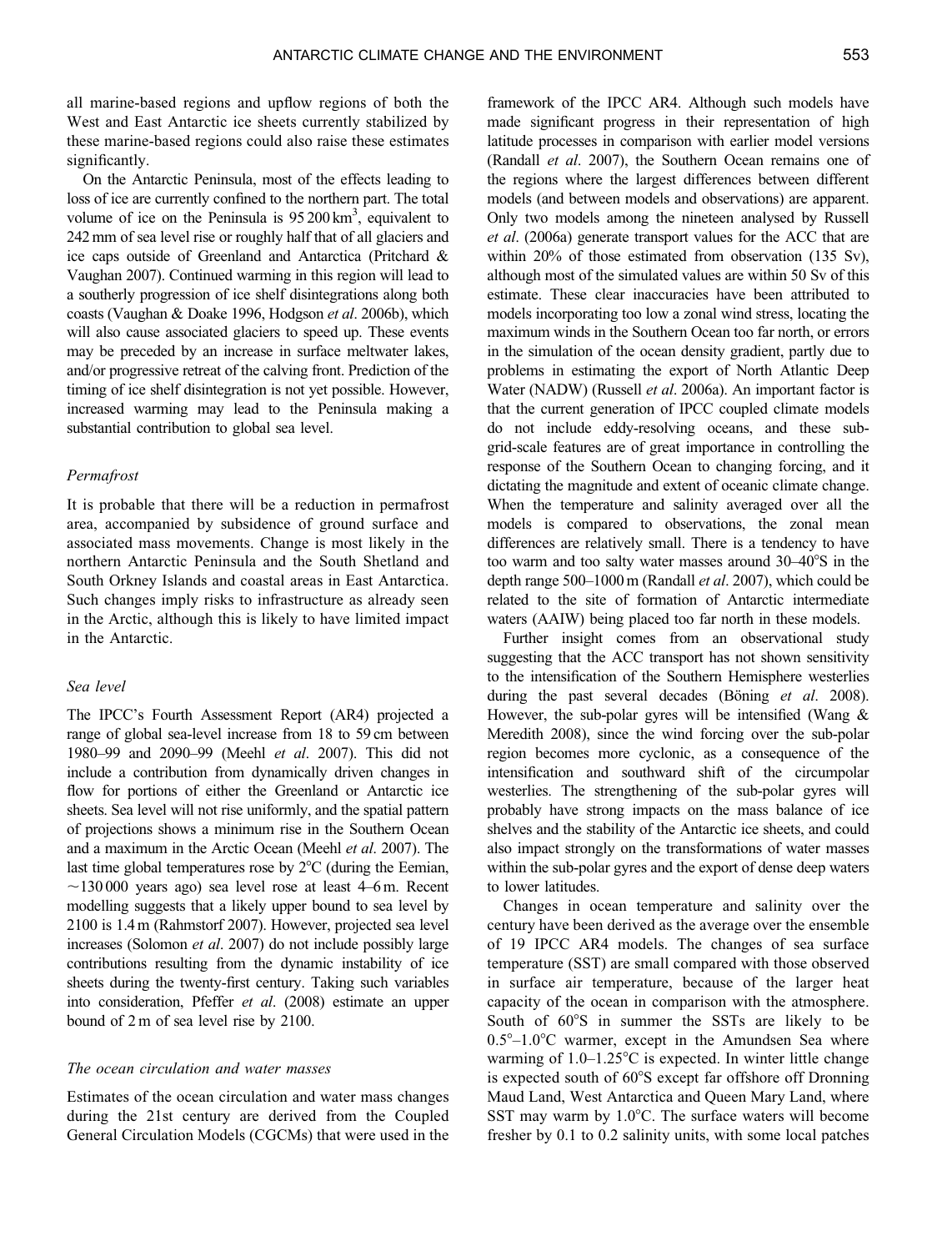up to 0.3 units fresher, for instance in the Weddell Sea and in the Ross Sea off Oates Land. On the continental shelf the bottom water temperatures at 200 m are predicted to be warmer by  $0.5^{\circ}$ C to  $0.75^{\circ}$ C and up to 0.1 units fresher, except in the Weddell Sea where the warming will be less (between  $0^{\circ}$ C and  $0.5^{\circ}$ C) and the freshening stronger. The surface layers affected by this warming are quite shallow, extending over less than 200 m, and the freshening is restricted to depths above 400 m. The bottom waters along the continental margin to a depth of 4000 m are predicted to warm during the whole year by around  $0.25^{\circ}$ C. The accuracy of these projected values is in doubt as ocean models deal rather poorly with continental shelf processes; nevertheless in the Antarctic context it does not seem unreasonable to suppose that shelf temperatures will be fairly similar to those of the adjacent open ocean, and we have assumed this to be the case.

Accepting current weaknesses in modelling of the ACC, best estimates currently suggest that there will be significant warming  $(0.75^{\circ}C)$  to almost  $2^{\circ}C$  in all seasons) at the surface between 40 and  $60^{\circ}$ S, in the core regions of the Antarctic Circumpolar Current, and that surface waters will be fresher than at present by up to almost 0.2 units at the surface between the coast and about  $45^{\circ}$ S, including the Antarctic Intermediate Water, which will be slightly fresher.

The vertical stratification will increase as a result of the surface density decrease. In consequence the ocean ventilation and in particular the formation of Antarctic Bottom Water decreases in many models, although the magnitude of the changes in AABW is strongly variable from model to model, and coarse-resolution climate models do not typically represent the AABW formation processes in a realistic way (e.g*.* Manabe *et al*. 1991, Manabe & Stouffer 1993, Hirst 1999, Bates *et al*. 2005, Bitz *et al*. 2006, Bryan *et al*. 2006). However, increased wind stresses could compensate for increased stratification and result in a deeper mixed layer in some areas. The decrease in sea ice extent could induce stronger cooling in winter that may lead to stronger mixing at the new ice edge. Shifts in convection patterns have also been noticed, with decreased mixing in some areas but increases in others (e.g. Bitz *et al*. 2006, Conil & Menéndez 2006). Ocean ventilation could be enhanced because of the surface divergence induced by the increase in wind stress projected during the 21st century. Russell *et al*. (2006b) argue that this effect could be significantly underestimated in some models because of westerlies located too far north in the control climate.

# *Sea ice*

The average of the modelled sea ice extent compares well with observations, although there is a large inter-model spread (Arzel *et al*. 2006, Parkinson *et al*. 2006). The models show that over the 21st century the annual average total sea ice area is projected to decrease by  $2.6 \times 10^6 \text{ km}^2$ ,

or 33% (Bracegirdle *et al*. 2008). On the regional scale, decreases are less significant (Lefebvre & Goosse 2008). Whereas in the 20th century the strongest decrease was found around the Antarctic Peninsula, the maximum decrease in the 21st century is predicted to be in the central Weddell Sea and the Bellingshausen–Amundsen seas. Most of the simulated ice retreat occurs in winter and spring when the sea ice extent is largest, so will decrease the amplitude of the seasonal cycle. Less sea ice means less brine rejection, and hence less formation of dense surface water. In the regions where sea ice currently remains present throughout the summer, in particular the Weddell Sea, large reductions of sea ice extent are projected.

#### *Biogeochemistry*

Model projections suggest that the Southern Ocean will be an increased sink of atmospheric CO<sub>2</sub> (Russell *et al.* 2006b) due to a larger outcrop area of the dense water around Antarctica. However, the increased outgassing of natural  $CO<sub>2</sub>$  due to increased upwelling of deep water leads in the opposite direction, resulting in a saturation of the  $CO<sub>2</sub>$  sink (Le Quéré *et al.* 2007). The magnitude of the uptake of  $CO<sub>2</sub>$ from the air by the ocean will depend on how the ocean responds to increases in ocean warming and stratification, which can drive both increases in  $CO<sub>2</sub>$  uptake through biological and export changes, and decreases through solubility and density changes.

If surface ocean pH levels become less alkaline (more acid) by 0.2–0.3 units from the average level of around pH 8–8.1 by 2100 AD it seems possible that there could be some thinning of the aragonite skeletons of the pteropods that are an important part of the plankton at the base of the food chain (Orr *et al*. 2005). The Southern Ocean is at higher risk from this than other oceans because it has low saturation levels of CaCO<sub>3</sub> and, already, one study has shown that the shell weights of the modern foraminifer *Globigerina bulloides* d'Orbigny collected from sediment traps in the Southern Ocean were 30–35% lower than those from underlying Holocene-aged sediments (Moy *et al*. 2009).

#### *Marine biology*

Most evidence pertaining to how marine benthic organisms may cope with temperature rise is experimental. Being typically 'stenothermal' (able only to live within a limited range of temperature, contrasting with 'eurythermal' organisms that can maintain function across a wide range of temperatures) is a key trait of many Antarctic marine animals (Peck *et al*. 2006). If they are truly so limited they would be highly sensitive to significant environmental warming. Laboratory experiments show that most species investigated have upper lethal temperatures below  $10^{\circ}$ C, some can survive just a  $5^{\circ}$ C change, and some critical biological activities become compromised at temperatures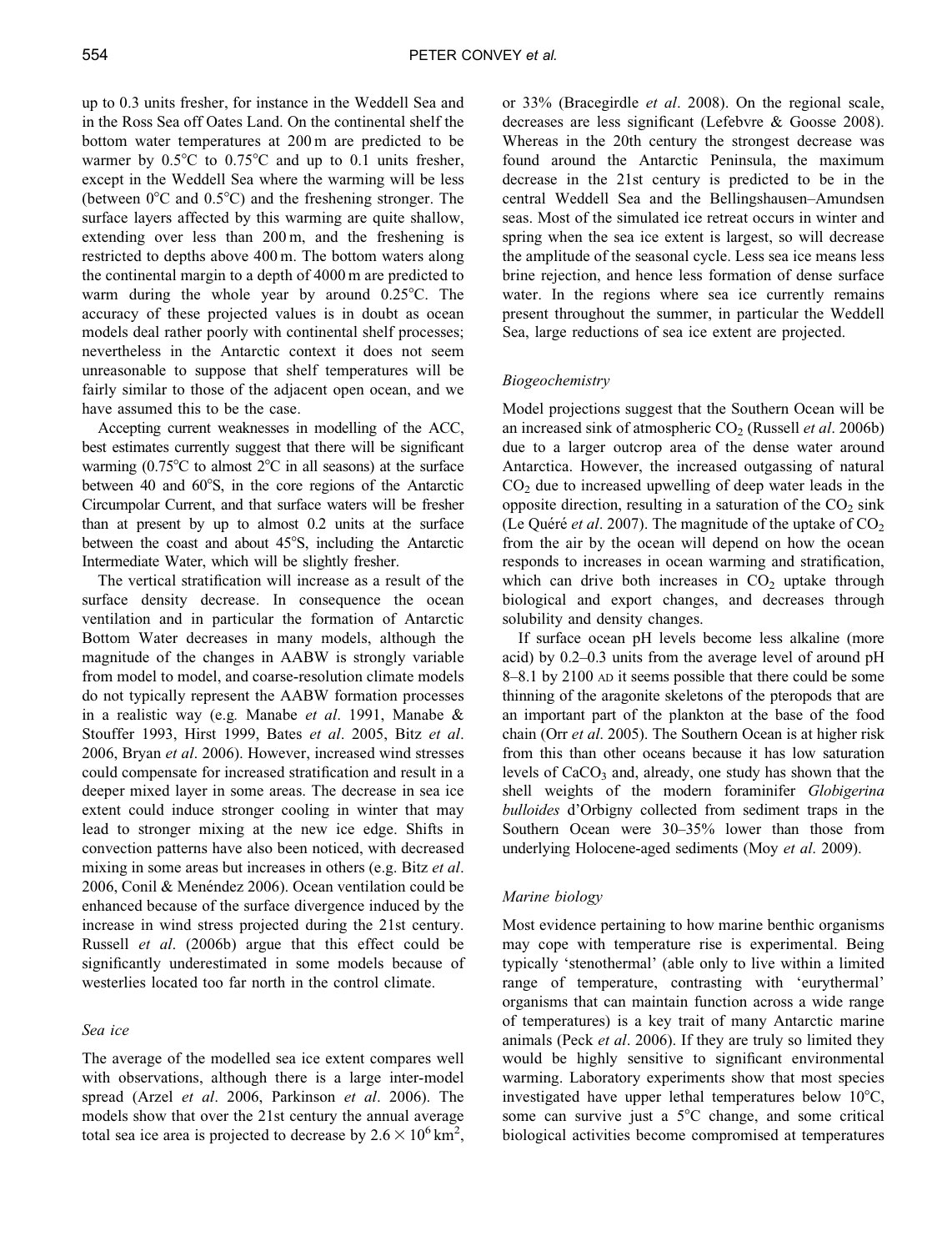as low as  $+2^{\circ}C$  in some species. It should be noted that most of the species studied to date have been obtained from shallow water because this is most practicable to sample and animals collected there can easily be kept alive. There is thus a possibility that they are not as stenothermal as the many not so well studied species that inhabit the deeper shelf. However, temperature increases of this magnitude in the Southern Ocean are extremely unlikely by 2100 AD, while there remains a fundamental mismatch between even the slowest rates of warming that can be achieved in experimental scenarios, and those currently being experienced in the natural environment. On even longer, evolutionary, timescales it is clear that biological compensation is possible, for instance with certain taxa occurring on both sub-Antarctic South Georgia and the Antarctic Peninsula even though sea temperatures around the former are higher than those tolerated experimentally by animals collected from the latter. That being said, vital functions of organisms can be affected at lower temperatures well before lethal levels are reached, and whether populations or species will survive future temperature rises may be dictated by their ability to carry out critical activities such as feeding, swimming and reproduction (Peck *et al*. 2006).

Model projections suggest that bottom water temperatures on the continental shelf are likely to be warmer by between  $0.5$  and  $0.75^{\circ}$ C by 2100 AD, except in the Weddell Sea where the warming is likely to be less. This suggests that the effects of warming on the marine biota may be less than has been implied from laboratory experiments, at least over this timescale. Projected warming greater than  $1.5^{\circ}$ C is restricted to the surface waters near the core of the ACC.

Recent studies of long-lived and sub-fossil deep sea corals on seamounts south of Australia have suggested that die-back events over time may reflect changes in the formation of Antarctic Intermediate Waters and therefore be indicators of long-term (century-scale) variability in water temperatures at depth related to large-scale water mass changes (Thresher unpublished). Such studies highlight the linkage between Antarctic climate, variability in Southern Ocean circulation, and biology at lower latitudes.

If sea ice cover continues to decrease, marine ice algae will begin to disappear due to loss of habitat, which may cause a cascade through higher trophic levels in the food web. Given a complete removal of sea ice we might expect extinction of those species that presently depend on it for survival, including krill, some fish, penguins, seals and whales and, consequently, a complete collapse of the entire pelagic system cannot be ruled out. Climate models suggest that complete removal is unlikely within the next 100 years, and indeed it does not seem to have been removed completely during previous interglacials. With the decline in sea ice there will also be changes in the pelagic algal blooms supplying food to benthic organisms on the continental shelf (Montes-Hugo *et al*. 2009). If this results in an increase in biological detritus on the shelf this may cause a decline in suspension feeders adapted to limited food supplies, and to their associated fauna. When ice shelves collapse, the changes from a unique ice shelfcovered ecosystem to a typical Antarctic shelf ecosystem, with high primary production during a short summer, are likely to be among the largest ecosystem changes on the planet.

Given the slow rates of growth and high degree of endemism (species only occurring in the region) in Antarctic species, continued ocean warming and expanded tourism and scientific activity may lead to the wider establishment of non-indigenous species by 2100, as also predicted in the terrestrial environment, and consequent reduction or extinction of some locally endemic species (Frenot *et al*. 2005, Tin *et al*. 2009). Invasion by new species will probably remain restricted to isolated areas where invaders can survive at their physiological limits. As yet it is unclear if the finding of a very small number of non-indigenous macroalgae and invertebrate animals represent rare occurrences (with or without human assistance) at their natural southern distribution limits, or the first stages of a marine biogeographical shift induced by warming.

Acute agents of disturbance to marine biota and ecosystems associated with environmental change include (Barnes & Peck 2008): 1) increased ice-loading and coastal concentrations of large icebergs resulting from ice shelf collapse, leading to greater impacts from ice scour, 2) increased coastal sedimentation associated with ice melt, smothering benthos and hindering feeding, 3) freshening of surface waters leading to stratification of the water column, and (4) thermal events such as those associated with ENSO events. At longer timescales, chronic impacts of climate change include: 1) ice shelf disintegration, exposing new habitats, 2) decreases in ice scour by icebergs, leading to increased local but decreased regional biodiversity, 3) the physiological consequences of warming, leading to reduced performance of critical activities and thus geographic and bathymetric migration, 4) benthic responses to changes in the pelagic system, especially in the food web, 5) increased acidification, leading to skeletal synthesis and maintenance problems, and 6) slight deoxygenation of surface waters, ultimately leading to more serious deoxygenation in deeper layers. The absence of wide latitudinal and environmental gradients around the Antarctic continent minimizes the advantage of migration for survival.

Species such as fur seals are likely to respond most to changes in extreme climate events, for instance caused by changes in the ENSO. Emperor penguins and other icedependent species depend on the sea ice habitat to complete their life cycle. A significant decline in sea ice is likely to affect their populations, and may lead to progressive regional displacement by species emigrating from more northern (including Antarctic) latitudes. A biogeographic shift of a variety of species must have been common during past changes between glacial and interglacial periods, some of which were typically rapid and extreme events of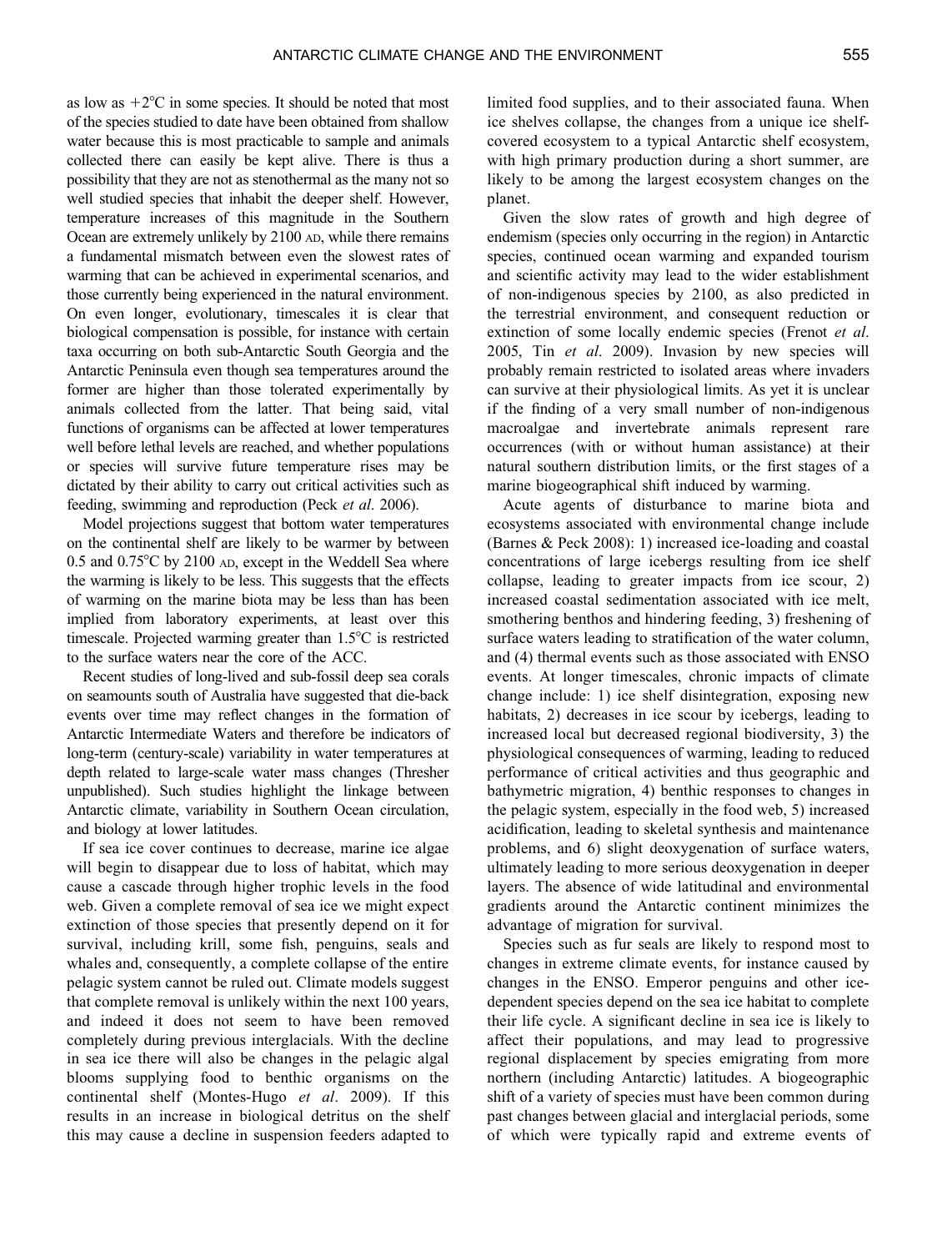comparable magnitude to that which is occurring today. Indeed, several shifts in species distribution have occurred in the Holocene (e.g. Emslie & Woehler 2005, Hall *et al*. 2006). Based on numerical and conceptual models, the most significant changes in the marine biota are expected for the sub-Antarctic pelagic system and sea ice related communities. Ocean acidification is likely to be the most severe  $CO<sub>2</sub>$ -related impact for both pelagic and benthic communities where these are dominated by calcifying organisms.

Baleen whales are a key component of the Antarctic marine ecosystem, but are currently at only fractions of their historical abundances and contemporary data show that different species populations are recovering at different rates, with conclusions limited by the availability of long-term datasets (Leaper *et al*. 2008). Interpretation of the responses of baleen whale populations to climate change is therefore difficult to disentangle from the effects of exploitation. In the long term, given that some species such as the blue whale are only possibly in the early stages of recovery, climate change impacts, most likely mediated through changes in sea ice dynamics that alter habitat characteristics and changes in prey abundance and distribution, will almost certainly negatively affect recovery potential. In the short-term, direct effects of temperature increases on baleen whales are unlikely because of their mobility and thermoregulatory ability. As ocean productivity shifts with changes in sea ice extent, more northerly (oceanic) species such as fin whales may track changing prey availability and expand their range south, overlapping spatially with blue and minke whales. Prey availability, itself correlated with changes in ocean climate (Trathan *et al*. 2006), may also have direct effects on whale demography, as has been demonstrated for southern right whales (Leaper *et al*. 2006). The fact that baleen whales depend upon the availability of the suitable habitat in multiple locations (i.e*.* not just Antarctica), may also compound their vulnerability to climate change, as these different locations may be subject to different impacts.

In both the marine and terrestrial Antarctic environments it is unlikely that many species will become extinct by 2100, except on a local population scale. Studies of biodiversity, coupled to sound data handling and dissemination, will bring a better understanding of how life has evolved in these environments, and to what extent it can potentially respond to change. A key contemporary challenge to the research community is to incorporate physiological/ biochemical approaches into the field of evolutionary biology and ecology, taking advantage of the power of genomic and other 'omic' technologies. Important targets include identifying links between tectonics, climate evolution, glacial processes and biotic evolution, between the physical environment and gene flow, and with northern polar studies. Bridges between different disciplines and international programmes will provide a legacy of knowledge for future generations in the form of a comprehensive information system.

#### **Concluding remarks**

The climate of the high latitude areas is more variable than that of tropical or mid-latitude regions and has experienced a huge range of conditions over the last few million years. The snapshot we have of the climate during the instrumental period is tiny in the long history of the continent, and large gaps due to the limited coverage by *in situ* observations in space and time still exist. Therefore the separation of natural climate variability from anthropogenic influences remains a challenge. However, the effects of increased greenhouse gas levels and decreases in stratospheric ozone are already evident. The effects of the predicted increase in greenhouses gases over the next century will be remarkable because of their speed. Removal of the cooling effect of the ozone hole as it diminishes in extent will exacerbate the problem. It is clear that the degree to which the Earth's climate will change over the next century is also fundamentally dependent on the success of efforts to reduce greenhouse gas emissions. To be able to document and diagnose the ongoing changes *in situ* observation systems have to be established, completed or maintained for the atmosphere, the ice and the ocean.

The instrumental period has seen accelerating data collection culminating in the recognition of astonishingly rapid physical changes. These achievements have been fuelled primarily by the development of an array of extraordinarily capable satellite sensors. The availability of these data for research has been enhanced through a variety of data sharing agreements, further increasing their value, and the research community has become increasingly reliant on their existence and availability. However, the continuation of these exceptional resources cannot be taken for granted and many of the most valuable sensors are already beyond their design lifetime, with replacement missions either not planned or planned for launches so far in the future that prolonged gaps in coverage are probable. These gaps must be minimized and, if possible, eliminated. The prospect of, for instance, slowly going blind to ice sheets at precisely the moment when their behaviour has suddenly become very dramatic carries with it the undesirable consequences that, not only will we not be able to follow the continuing evolution of areas already changing dramatically, but we will not be able to detect new areas of change at an early stage, limiting our ability to understand the causes of these changes. Recommendations for satellite observations of the cryosphere are given in the Cryosphere Theme document produced for the Integrated Global Observing Strategy (IGOS) Partnership (http://www.eohandbook.com/igosp/cryosphere.htm).

We can make reasonably broad estimates of how variables such as temperature, precipitation and sea ice extent might change, and consider possible generic impacts on marine and terrestrial biota. However, the coarse scale at which physical modelling activities can currently take place provides limited biological relevance, and increasing the horizontal resolution achievable will be central to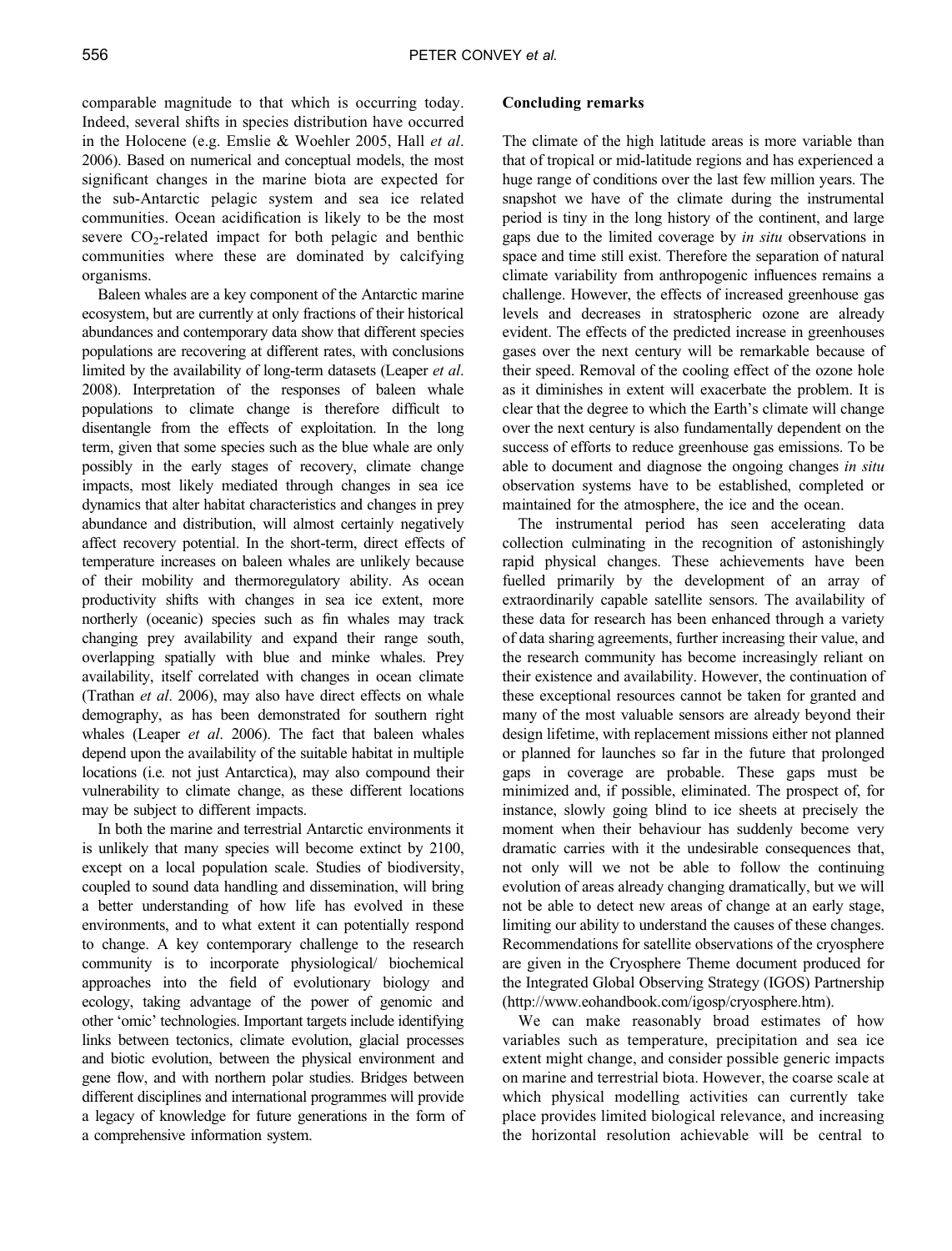integration of the predictions of physical and biological disciplines. We cannot yet say with confidence how the large ice sheets of Antarctica will respond, but observed recent rapid changes give cause for concern - especially for the stability of parts of West Antarctica.

Marine and terrestrial biologists need more information from ecological, physiological and genomic studies about the sensitivity of ecological key species, along with more information on the geography of the hot- and cold-spots of Antarctic biodiversity and their ecosystem functioning, and identification of the main biological and physical driving forces. These challenges should provide the basis for further development of spatially explicit numerical simulations of the state-of-the-art of the Antarctic ecosystem, and extrapolations from this - with the support of, or in combination with results from physical models - into the future, using various climate scenarios.

#### **References**

- ACKLEY, S.F., WADHAMS, P., COMISO, J. & WORBY, A. 2003. Decadal decrease of Antarctic sea ice extent inferred from whaling records revisited on the basis of historical and modern sea ice records. *Polar Research*, **22**, 19–25.
- ARBLASTER, J. & MEEHL, G.A. 2006. Contributions of external forcings to Southern Annular Mode trends. *Journal of Climate*, **19**, 2896–2905.
- ARCTIC COUNCIL 2005. *Arctic climate impact assessment scientific report*. Cambridge: Cambridge University Press, 1046 pp (available at http:// www.acia.uaf.edu/pages/scientific.html).
- ARZEL, O., FICHEFET, T. & GOOSSE, H. 2006. Sea ice evolution over the 20th and 21st centuries as simulated by current AOGCMs. *Ocean Modelling*, **12**, 401–415.
- ATKINSON, A., SIEGEL, V., PAKHOMOV, E. & ROTHERY, P. 2004. Long-term decline in krill stock and increase in salps within the Southern Ocean. *Nature*, **432**, 100–103.
- BARNES, D.K.A. & PECK, L.S. 2008. Vulnerability of Antarctic shelf biodiversity to predicted climate change. *Climate Research*, **37**, 149–163.
- BARNES, D.K.A., HODGSON, D.A., CONVEY, P., ALLEN, C. & CLARKE, A. 2006. Incursion and excursion of Antarctic biota: past, present and future. *Global Ecology and Biogeography*, **15**, 121–142.
- BATES, M.L., ENGLAND, M.H. & SIJP, W.P. 2005. On the multi-century Southern Hemisphere response to changes in atmospheric  $CO<sub>2</sub>$ concentration in a global climate model. *Meteorology and Atmospheric Physics*, **89**, 17–36.
- BENTLEY, M.J., HODGSON, D.A., SMITH, J.A., Ó COFAIGH, C., DOMACK, E.W., LARTER, R.D., ROBERTS, S.J., BRACHFELD, S., LEVENTER, A., HJORT, C., HILLENBRAND, C.-D. & EVANS, J. 2009. Mechanisms of Holocene palaeoenvironmental change in the Antarctic Peninsula region. *The Holocene*, **19**, 51–69.
- BERGER, A. & LOUTRE, M.F. 2003. Climate 400,000 years ago, a key to the future? *Geophysical Monograph*, **137**, 17–26.
- BITZ, C.M., GENT, P.R., WOODGATE, R.A., HOLLAND, M.M. & LINDSAY, R. 2006. The influence of sea ice on ocean heat uptake in response to increasing CO2. *Journal of Climate*, **19**, 2437–2450.
- BODEKER, G.E., SHIONA, H. & ESKES, H. 2005. Antarctic ozone depletion indicators. *Atmospheric Chemistry and Physics Discussions*, **5**, 3811–3845.
- BÖNING, C.W., DISPERT, A., VISBECK, M., RINTOUL, S. & SCHWARZKOPF, F.U. 2008. The response of the Antarctic Circumpolar Current to recent climate change. *Nature Geoscience*, **1**, 864–869.
- BRACEGIRDLE, T.J., CONNOLLEY, W.M. & TURNER, J. 2008. Antarctic climate change over the twenty first century. *Journal of Geophysical Research*, **113**, 10.1029/2007JD008933.
- BRANDT, A. 1991. Zur Besiedlungsgeschichte des antarktischen Schelfes am Beispiel der Isopoda (Crustacea, Malacostraca). *Berichte zur Polarforschung*, **98**, 1–240.
- BRYAN, F.O., DANABASOGLU, G., GENT, P.R. & LINDSAY, K. 2006. Changes in ocean ventilation during the 21st century in the CCSM3. *Ocean Modelling*, **15**, 141–156.
- BUDD, G.M. 2000. Changes in Heard Island glaciers, king penguins and fur seals since 1947. *Papers and Proceedings of the Royal Society of Tasmania*, **133**, 47–60.
- CAZENAVE, A., DOMINH, K., GUINEHUT, S., BERTHIER, E., LLOVEL, W., RAMILLIEN, G., ABLAIN, M. & LARNICOL, G. 2009. Sea level budget over 2003–2008: a reevaluation from GRACE space gravimetry, satellite altimetry and Argo. *Global and Planetary Change*, **65**, 83–88.
- CHAPIN III, F.S., BERMAN, M., CALLAGHAN, T.V., CONVEY, P., CREPIN, A.-S., DANELL, K., DUCKLOW, H., FORBES, B., KOFINAS, G., MCGUIRE, A.D., NUTTALL, M., VIRGINIA, R., YOUNG, O., ZIMOV, S., CHRISTENSEN, T., GODDUHN, A., MURPHY, E.J., WALL, D. & ZOCKLER, C. 2005. Polar systems. *In Millennium ecosystem assessment: conditions and trends*, chapter 25. Washington, DC: Island Press.
- CLARK, P.U. & MIX, A.C. 2000. Global change ice sheets by volume. *Nature*, **406**, 689–690.
- CLARKE, A. & CRAME, J.A. 1997. Diversity, latitude and time: patterns in shallow seas. *In* ORMAND, R.F.G., GAGE, J.D. & ANGEL, M.V., *eds*. *Marine biodiversity: patterns and processes*. Cambridge: Cambridge University Press, 122–147.
- CLARKE, A. & JOHNSTON, N.M. 2003. Antarctic marine benthic diversity. *Oceanography and Marine Biology Annual Review*, **41**, 47–114.
- CLARKE, A., GRIFFITHS, H.J., BARNES, D.K.A., MEREDITH, M.P. & GRANT, S.M. 2009. Spatial variation in seabed temperature in the Southern Ocean: implications for benthic ecology and biogeography. *Journal of Geophysical Research*, **114**, 10.1029/2008JG000886.
- CLARKE, A., MURPHY, E.J., MEREDITH, M.P., KING, J.C., PECK, L.S., BARNES, D.K.A. & SMITH, R.C. 2006. Climate change and the marine ecosystem of the western Antarctic Peninsula. *Philosophical Transactions of the Royal Society*, **B362**, 149–166.
- CONIL, S. & MENÉNDEZ, C.G. 2006. Climate fluctuations of the Weddell Sea and its surroundings in a transient climate change scenario. *Climate Dynamics*, **27**, 83–99.
- CONVEY, P. 2006. Antarctic climate change and its influences on terrestrial ecosystems. *In* BERGSTROM, D.M., CONVEY, P. & HUISKES, A.H.L., *eds*. *Trends in Antarctic terrestrial and limnetic ecosystems: Antarctica as a global indicator*. Dordrecht: Springer, 253–272.
- CONVEY, P., GIBSON, J., HILLENBRAND, C.-D., HODGSON, D.A., PUGH, P.J.A., SMELLIE, J.L. & STEVENS, M.I. 2008. Antarctic terrestrial life challenging the history of the frozen continent? *Biological Reviews*, **83**, 103–117.
- CONVEY, P., STEVENS, M.I., HODGSON, D.A., SMELLIE, J.L., HILLENBRAND, C.-D., BARNES, D.K.A., CLARKE, A., PUGH, P.J.A., LINSE, K. & CARY, S.C. 2009. Exploring biological constraints on the glacial history of Antarctica. *Quaternary Science Reviews*, 10.1016/j.quascirev.2009.08.015.
- COOK, A.J., FOX, A.J., VAUGHAN, D.G. & FERRIGNO, J.G. 2005. Retreating glacier fronts on the Antarctic Peninsula over the past half-century. *Science*, **308**, 541–544.
- COOK, A.J., PONCET, S., COOPER, A.P.R., HERBERT, D.J. & CHRISTIE, D. In press. Glacier retreat on South Georgia and implications for the spread of rats. *Antarctic Science*.
- DAVIS, C.H. & LI, Y.H. 2004. *Decadal mass balance of the Antarctic ice sheet and its contribution to global sea level rise. IEEE International Geoscience and Remote Sensing Symposium*. Anchorage, AK: IEEE, 1152–1155.
- DAYTON, P.K. 1989. Interdecadal variation in an Antarctic sponge and its predators from oceanographic climate shifts. *Science*, **245**, 1484–1486.
- DE ANGELIS, H. & SKVARCA, P. 2003. Glacier surge after ice shelf collapse. *Science*, **299**, 1560–1562.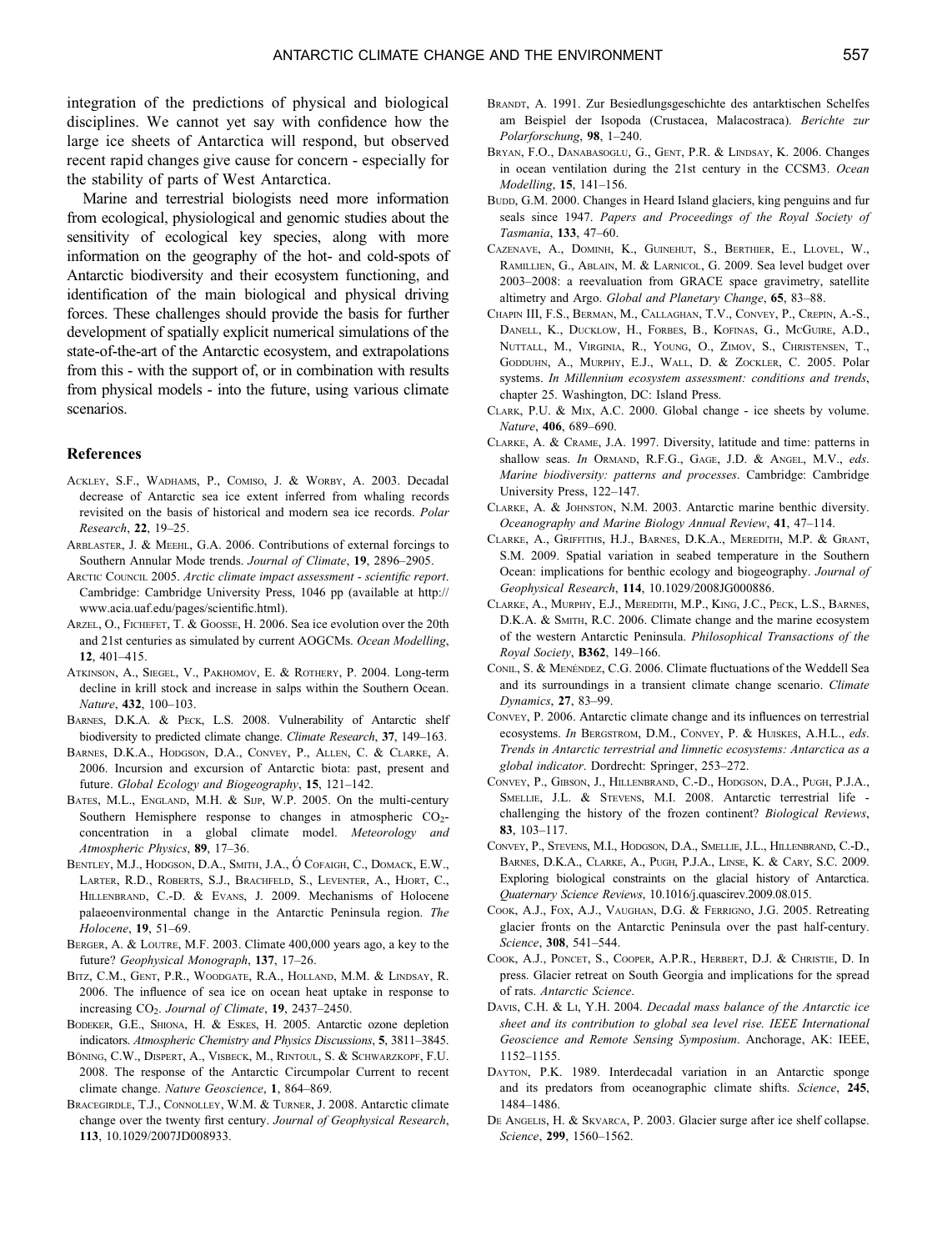- DECONTO, R.M. & POLLARD, D. 2003. Rapid Cenozoic glaciation of Antarctica induced by declining atmospheric CO<sub>2</sub>. *Nature*, **421**, 245–249.
- DEVRIES, A.L. & CHENG, C.-H.C. 2005. Antifreeze proteins and organismal freezing avoidance in polar fishes. *In* FARRELL, A.P. & STEFFENSON, J.F., *eds*. *The physiology of polar fishes*, vol. 22. San Diego, CA: Elsevier Academic Press, 155–201.
- DIXON, D., MAYEWSKI, P.A., KASPARI, S., SNEED, S. & HANDLEY, M. 2004. A 200 year sub annual record of the primary sources of sulfate in West Antarctica. *Annals of Glaciology*, **39**, 545–556.
- DIXON, D.A., MAYEWSKI, P.A., FREEMAN, R., GOODWIN, I., MAASCH, K.A. & SNEED, S.B. In review. Long term behavior of the Southern Hemisphere westerlies. *Geophysical Research Letters*.
- DORAN, P.T., PRISCU, J.C., LYONS, W.B., WALSH, J.E., FOUNTAIN, A.G., MCKNIGHT, D.M., MOORHEAD, D.L., VIRGINIA, R.A., WALL, D.H., CLOW, G.D., FRITSEN, C.H., MCKAY, C.P. & PARSONS, A.N. 2002. Antarctic climate cooling and terrestrial ecosystem response. *Nature*, **415**, 517–520.
- DUCKLOW, H.W., BAKER, K., MARTINSON, D.G., QUETIN, L.B., ROSS, R.M., SMITH, R.C., STAMMERJOHN, S.E., VERNET, M. & FRASER, W. 2007. Marine ecosystems: the West Antarctic Peninsula. *Philosophical Transactions of the Royal Society of London*, **B362**, 67–94.
- EASTMAN, J.T. 2000. Antarctic notothenioid fishes as subjects for research in evolutionary biology. *Antarctic Science*, **12**, 276–287.
- EMSLIE, S.D. & WOEHLER, E.J. 2005. A 9000-year record of Adélie penguin occupation and diet in the Windmill Islands, East Antarctica. *Antarctic Science*, **17**, 57–66.
- EPICA COMMUNITY MEMBERS 2004. Eight glacial cycles from an Antarctic ice core. *Nature*, **429**, 623–628.
- EPICA COMMUNITY MEMBERS 2006. One-to-one coupling of glacial climate variability in Greenland and Antarctica. *Nature*, **444**, 195–198.
- FAHRBACH, E., HOPPEMA, M., ROHARDT, G., SCHRÖDER, M. & WISOTZKI, A. 2004. Decadal-scale variations of water mass properties in the deep Weddell Sea. *Ocean Dynamics*, **54**, 77–91.
- FARMAN, J.C., GARDINER, B.G. & SHANKLIN, J.D. 1985. Large losses of total ozone in Antarctica reveal seasonal ClOx /Nox interaction. *Nature*, **315**, 207–210.
- FLOWER, B.P. & KENNETT, J.P. 1994. The middle Miocene climatic transition: East Antarctic ice sheet development, deep ocean circulation and global carbon cycling. *Palaeogeography, Palaeoclimatology, Palaeoecology*, **108**, 537–555.
- FOSTER, T.D. & CARMACK, E.C. 1976. Frontal zone mixing and Antarctic Bottom Water formation in the southern Weddell Sea. *Deep-Sea Research*, **23**, 301–317.
- FOWBERT, J.A. & SMITH, R.I.L. 1994. Rapid population increase in native vascular plants in the Argentine Islands, Antarctic Peninsula. *Arctic and Alpine Research*, **26**, 290–296.
- FRENOT, Y., CHOWN, S.L., WHINAM, J., SELKIRK, P., CONVEY, P., SKOTNICKI, M. & BERGSTROM, D. 2005. Biological invasions in the Antarctic: extent, impacts and implications. *Biological Reviews*, **80**, 45–72.
- FYFE, J.C. 2006. Southern Ocean warming due to human influence. *Geophysical Research Letters*, **33**, 10.1029/2006GL027247.
- GERSONDE, R., CROSTA, X., ABELMANN, A. & ARMAND, L. 2005. Sea-surface temperature and sea ice distribution of the Southern Ocean at the EPILOG Last Glacial Maximum - a circum-Antarctic view based on siliceous microfossil records. *Quaternary Science Reviews*, **24**, 869–896.
- GILL, A.E. 1973. Circulation and bottom water production in the Weddell Sea. *Deep-Sea Research*, **20**, 111–140.
- GILLE, S.T. 2002. Warming of the Southern Ocean since the 1950s. *Science*, **295**, 1275–1277.
- GILLE, S.T. 2008. Decadal-scale temperature trends in the Southern Hemisphere Ocean. *Journal of Climate*, **16**, 4749–4765.
- GOOSSE, H., LEFEBVRE, W., DE MONTETY, A., CRESPIN, E. & ORSI, A. 2009. Consistent past half-century trends in the atmosphere, the sea ice and the ocean at high southern latitudes. *Climate Dynamics*, 10.1007/s00382- 008-0500-9.
- GORDON, A.L. 1998. Western Weddell Sea thermohaline stratification. *Antarctic Research Series*, **75**, 215–240.
- GREGG, W.W. & CONKRIGHT, M.E. 2002. Decadal changes in global ocean chlorophyll. *Geophysical Research Letters*, **29**, 21–24.
- GUGLIELMIN, M. 2006. Ground surface temperature (GST), active layer and permafrost monitoring in continental Antarctica. *Permafrost and Periglacial Processes*, **17**, 133–143.
- GUGLIELMIN, M., ELLIS-EVANS, C.J. & CANNONE, N. 2008. Active layer thermal regime under different vegetation conditions in permafrost areas: a case study at Signy Island (maritime Antarctica). *Geoderma*, **144**, 73–75.
- GUTT, J. 2006. Coexistence of macro-zoobenthic species on the Antarctic shelf: an attempt to link ecological theory and results. *Deep-Sea Research II*, **53**, 1009–1028.
- GUTT, J. 2007. Antarctic macro-zoobenthic communities: a review and a classification. *Antarctic Science*, **19**, 165–182.
- GUTT, J. & PIEPENBURG, D. 2003. Scale-dependent impact on diversity of Antarctic benthos caused by grounding of icebergs. *Marine Ecology Progress Series*, **253**, 77–83.
- HALL, B.L., HOELZEL, A.R., BARONI, C., DENTON, G.H., LE BOEUF, B.J., OVERTURF, B. & TOPF, A.L. 2006. Holocene elephant seal distribution implies warmer-than-present climate in the Ross Sea. *Proceedings of the National Academy of Sciences of the United States of America*, **103**, 10213–10217.
- HELLMER, H.H., KAUKER, F. & TIMMERMANN, R. 2009. Weddell Sea anomalies: excitation, propagation, and possible consequences. *Geophysical Research Letters*, **36**, 1029/2009GL038407.
- HIRST, A.C. 1999. The Southern Ocean response to a global warming in the CSIRO coupled ocean-atmosphere model. *Environmental Modeling and Software*, **14**, 227–241.
- HODGSON, D.A. & SMOL, J.P. 2008. High latitude paleolimnology. *In* VINCENT, W.F. & LAYBOURN-PARRY, J., *eds*. *Polar Lakes and Rivers - Limnology of Arctic and Antarctic Aquatic Ecosystems*. Oxford: Oxford University Press, 43–64.
- HODGSON, D.A., BENTLEY, M.J., ROBERTS, S.J., SMITH, J.A., SUGDEN, D.E. & DOMACK, E.W. 2006b. Examining Holocene stability of Antarctic Peninsula Ice Shelves. *Eos Transactions, American Geophysical Union*, **87**, 305–312.
- HODGSON, D.A., ROBERTS, D., MCMINN, A., VERLEYEN, E., TERRY, B., CORBETT, C. & VYVERMAN, W. 2006a. Recent rapid salinity rise in three East Antarctic lakes. *Journal of Paleolimnology*, **36**, 385–406.
- HOGG, A.M., MEREDITH, M.P., BLUNDELL, J.R. & WILSON, C. 2008. Eddy heat flux in the Southern Ocean: response to variable wind forcing. *Journal of Climate*, **21**, 608–620.
- HUGHES, C., CHUCK, A.L., ROSSETTI, H., MANN, P.J., TURNER, S.M., CLARKE, A., CHANCE, R. & LISS, P.S. 2009. Seasonal cycle of seawater bromoform and dibromomethane concentrations in a coastal bay on the western Antarctic Peninsula. *Global Biogeochemical Cycles*, **23**, 10.1029/2008GB003268.
- JACOBS, S.S., GIULIVI, C.F. & MELE, P.A. 2002. Freshening of the Ross Sea during the late 20th century. *Science*, **297**, 386–389.
- JANSEN, E.J., OVERPECK, K.R., BRIFFA, J.-C., DUPLESSY, F., JOOS, V., MASSON-DELMOTTE, D., OLAGO, B., OTTO-BLIESNER, W.R., PELTIER, S., RAHMSTORF, R., RAMESH, D., RAYNAUD, D., RIND, O., SOLOMINA, R., VILLALBA, R. & ZHANG, D. 2007. Palaeoclimate. *In* SOLOMON, S., QIN, D., MANNING, M., CHEN, Z., MARQUIS, M., AVERYT, K.B., TIGNOR. M. & MILLER, H.L., *eds*. *Climate change 2007: the physical science basis. Contribution of Working Group I to the Fourth Assessment Report of the Intergovernmental Panel on Climate Change*. Cambridge: Cambridge University Press, 433–497.
- JOHNSON, G.C., PURKEY, S.G. & TOOLE, J.M. 2008. Reduced Antarctic meridional overturning circulation reaches the North Atlantic Ocean. *Geophysical Research Letters*, **35**, 10.1029/2008GL035619.
- JOUGHIN, I., RIGNOT, E., ROSANOVA, C.E., LUCCHITTA, B.K. & BOHLANDER, J. 2003. Timing of recent accelerations of Pine Island Glacier, Antarctica. *Geophysical Research Letters*, **30**, Art. no. 1706.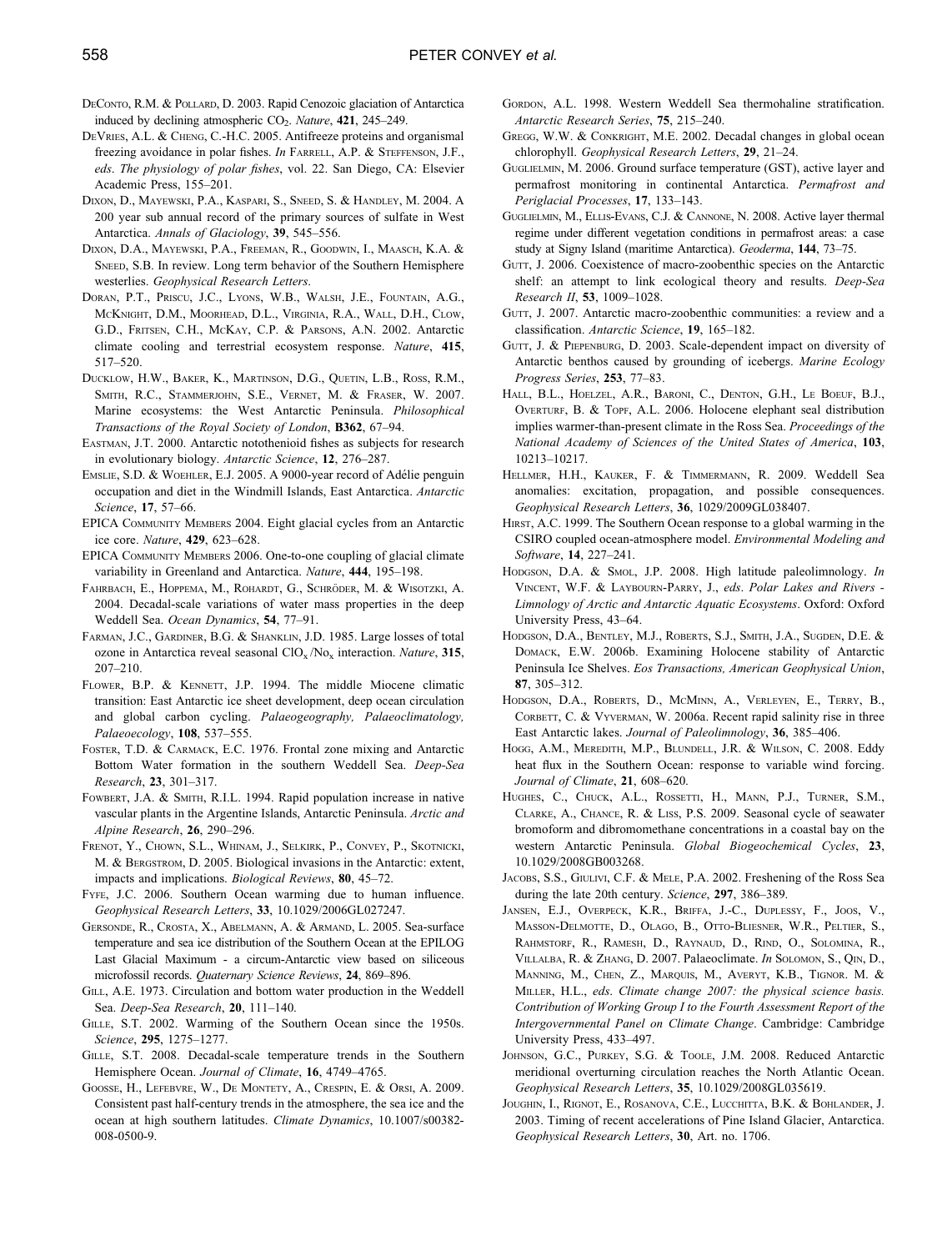- LACHLAN-COPE, T.A., CONNOLLEY, W.M., TURNER, J., ROSCOE, H.K., MARSHALL, G.J., COLWELL, S.R., HOPFNER, M. & INGRAM, W.J. In press. Antarctic winter tropospheric warming - the potential role of polar stratospheric clouds, a sensitivity study. *Atmospheric Science Letters*.
- LEAPER, R., BANNISTER, J.L., BRANCH, T.A., CLAPHAM, P., DONOVAN, G., REILLY, S. & ZERBINI, A.N. 2008. A review of abundance, trends and foraging parameters of baleen whales in the Southern Hemisphere. *Paper SC/60/EM3 presented to the International Whaling Commission Scientific Committee, June 2008*, 51 pp.
- LEAPER, R., COOKE, J., TRATHAN, P., REID, K., ROWNTREE, V. & PAYNE, R. 2006. Global climate drives southern right whale (*Eubalaena australis*) population dynamics. *Biology Letters*, **2**, 289–292.
- LEFEBVRE, W. & GOOSSE, H. 2008. Analysis of the projected regional seaice changes in the Southern Ocean during the twenty-first century. *Climate Dynamics*, **30**, 59–76.
- LEFEBVRE, W., GOOSSE, H., TIMMERMANN, R. & FICHEFET, T. 2004. Influence of the Southern Annular Mode on the sea ice-ocean system. *Journal of Geophysical Research*, **109**, 10.1029/2004JC002403.
- LEGRAND, M., FENIET-SAIGNE, C., SALTZMAN, E.S., GERMAIN, C., BARKOV, N.I. & PETROV, V.N. 1991. Ice-core record of oceanic emissions of dimethylsulphide during the last climatic cycle. *Nature*, **350**, 144–146.
- LE QUÉRÉ, C., RÖDENBECK, C., BUITENHUIS, E.T., CONWAY, T.J., LANGENFELDS, R., GOMEZ, A., LABUSCHAGNE, C., RAMONET, M., NAKAZAWA, T., METZL, N., GILLETT, N. & HEIMANN, M. 2007. Saturation of the Southern Ocean CO<sub>2</sub> sink due to recent climate change. *Science*, **316**, 1735–1738.
- LYONS, W.B., LAYBOURN-PARRY, J., WELCH, K.A. & PRISCU, J.C. 2006. Antarctic lake systems and climate change. *In* BERGSTROM, D.M., CONVEY, P. & HUISKES, A.H.L., *eds*. *Trends in Antarctic terrestrial and limnetic ecosystems: Antarctica as a global indicator*. Dordrecht: Springer, 273–295.
- MANABE, S., STOUFFER, R.J., SPELMAN, M.J. & BRYAN, K. 1991. Transient responses of a coupled atmosphere-ocean model to gradual changes of atmospheric CO2. I. Annual mean response. *Journal of Climate*, **4**, 785–818.
- MANABE, S. & STOUFFER, R.J. 1993. Century-scale effects of increased atmospheric CO<sub>2</sub> on the ocean-atmosphere system. *Nature*, 364, 215–218.
- MARSHALL, G.J. 2003. Trends in the Southern Annular Mode from observations and reanalyses. *Journal of Climate*, **16**, 4134–4143.
- MASSON, V., VIMEUX, F., JOUZEL, J., MORGAN, V., DELMOTTE, M., CIAIS, P., HAMMER, C., JOHNSEN, S., LIPENKOV, V.Y., MOSLEY-THOMPSON, E., PETIT, J.R., STEIG, E.J., STIEVENARD, M. & VAIKMAE, R. 2000. Holocene climate variability in Antarctica based on 11 ice-core isotope records. *Quaternary Research*, **54**, 348–358.
- MAYEWSKI, P.A. & MAASCH, K. 2006. Recent warming inconsistent with natural association between temperature and atmospheric circulation over the last 2000 years. *Climate of the Past* (*Discussions*), on line: http://www.copernicus.org/EGU/cp/cpd/2/327/cpd-2-327.htm.
- MAYEWSKI, P.A., MAASCH, K.A., WHITE, J.W.C., MEYERSON, E., GOODWIN, I., MORGAN, V.I., VAN OMMEN, T., CURRAN, M.A.J., SOUNEY, J. & KREUTZ, K. 2005. A 700 year record of Southern Hemisphere extra-tropical climate variability. *Annals of Glaciology*, **39**, 127–132.
- MAYEWSKI, P.A., ROHLING, E., STAGER, C., KARLÉN, K., MAASCH, K., MEEKER, L.D., MEYERSON, E., GASSE, F., VAN KREVELD, S., HOLMGREN, K., LEE-THORP, J., ROSQVIST, G., RACK, F., STAUBWASSER, M. & SCHNEIDER, R. 2004. Holocene climate variability. *Quaternary Research*, **62**, 243–255.
- MAYEWSKI, P.A., MEREDITH, M.P., SUMMERHAYES, C.P., TURNER, J., WORBY, A., BARRETT, P.J., CASASSA, G., BERTLER, N.A.N., BRACEGIRDLE, T., NAVEIRA GARABATO, A.C., BROMWICH, D., CAMPBELL, H., HAMILTON, G.S., LYONS, W.B., MAASCH, K.A., AOKI, S., XIAO, C. & VAN OMMEN, T. 2009. State of the Antarctic and Southern Ocean climate system. *Reviews of Geophysics*, **47**, 10.1029/2007RG000231.
- MEEHL, G.A., STOCKER, T.F., COLLINS, W.D., FRIEDLINGSTEIN, P., GAYE, A.T., GREGORY, J.M., KITOH, A., KNUTTI, R., MURPHY, J.M., NODA, A., RAPER, S.C.B., WATTERSON, I.G., WEAVER, A.J. & ZHAO, Z.-C. 2007. Global Climate Projections. *In* SOLOMON, S., QIN, D., MANNING, M., CHEN, Z., MARQUIS, M., AVERYT, K.B., TIGNOR. M. & MILLER, H.L., *eds*. *Climate change 2007: the physical science basis. Contribution of Working Group I to the Fourth Assessment Report of the Intergovernmental Panel on Climate Change*. Cambridge: Cambridge University Press, 747–845.
- MEREDITH, M.P. & HOGG, A.M. 2006. Circumpolar response of Southern Ocean eddy activity to changes in the Southern Annular Mode. *Geophysical Research Letters*, **33**, 10.1029/2006GL026499.
- MEREDITH, M.P. & KING, J.C. 2005. Rapid climate change in the ocean west of the Antarctic Peninsula during the second half of the 20th century. *Geophysical Research Letters*, **32**, 10.1029/2005GL024042.
- METZL, N. 2009. Decadal increase of oceanic carbon dioxide in Southern Indian Ocean surface waters (1991–2007). *Deep Sea Research II*, **56**, 607–619.
- MEYERSON, E.A., MAYEWSKI, P.A., WHITLOW, S.I., MEEKER, L.D., KREUTZ, K.J. & TWICKLER, M.S. 2002. The extratropical expression of ENSO recorded in a South Pole glaciochemical time series. *Annals of Glaciology*, **35**, 430–436.
- MOLINE, M.A., KARNOVSKY, N.J., BROWN, Z., DIVOKY, G.J., FRAZER, T.K., JACOBY, C.A., TORRES, J.J. & FRASER, W.R. 2008. High latitude changes in ice dynamics and their impact on polar marine ecosystems. *Annals of the New York Academy of Sciences*, **1134**, 267–319.
- MONAGHAN, A.J., BROMWICH, D.H. & SCHNEIDER, D.P. 2008. Twentieth century Antarctic air temperature and snowfall simulations by IPCC climate models. *Geophysical Research Letters*, **35**, 10.1029/2007GL032630.
- MONAGHAN, A.J., BROMWICH, D.H., FOGT, R.L., WANG, S.-H., MAYEWSKI, P.A., DIXON, D.A., EKAYKIN, A., FREZZOTTI, M., GOODWIN, I., ISAKSSON, E., KASPARI, S.D., MORGAN, V.I., OERTER, H., VAN OMMEN, T.D., VAN DER VEEN, C.J. & WEN, J. 2006. Insignificant change in Antarctic snowfall since the International Geophysical Year. *Science*, **313**, 827–831.
- MONTES-HUGO, M., DONEY, S.C., DUCKLOW, H.W., FRASER, W., MARTINSON, D., STAMMERJOHN, S.E. & SCHOFIELD, O. 2009. Recent changes in phytoplankton communities associated with rapid regional climate change along the western Antarctic Peninsula. *Science*, **323**, 1470–1473.
- MOY, A., HOWARD, W., BRAY, S. & TRULL, T. 2009. Reduced calcification in modern Southern Ocean planktonic Foraminifera. *Nature Geoscience*, **2**, 276–280.
- NICHOLLS, K.W., OSTERHUS, S., MAKINSON, K., GAMMELSROD, T. & FAHRBACH, E. 2009. Ice-ocean processes over the continental shelf of the southern Weddell Sea, Antarctica: a review. *Reviews of Geophysics*, 10.1029/2007RG000250.
- ORR, J.C., FABRY, V.J., AUMONT, O., BOPP, L., DONEY, S.C., FEELY, R.A., GNANADESIKAN, A., GRUBER, N., ISHIDA, A., JOOS, F., KEY, R.M., LINDSAY, K., MAIER-REIMER, E., MATEAR, R., MONFRAY, P., MOUCHET, A., NAJJAR, R.G., PLATTNER, G.-K., RODGERS, K.B., SABINE, C.L., SARMIENTO, J.L., SCHLITZER, R., SLATER, R.D., TOTTERDELL, I.J., WEIRIG, M.-F., YAMANAKA, Y. & YOOL, A. 2005. Anthropogenic ocean acidification over the twenty-first century and its impact on calcifying organisms. *Nature*, **437**, 681–686.
- PAGANI, M., ZACHOS, J., FREEMAN, K.H., TIPPLE, B. & BOHARTY, S.M. 2005. Marked decline in atmospheric carbon dioxide concentrations during the Paleogene. *Science*, **309**, 600–603.
- PARKINSON, C.L., VINNIKOV, K.Y. & CAVALIERI, D.J. 2006. Evaluation of the simulation of the annual cycle of Arctic and Antarctic sea ice coverages by 11 major global climate models. *Journal of Geophysical Research*, **111**, 10.1029/2005JC003408.
- PARNIKOZA, I., CONVEY, P., DYKYY, I., TRAKHIMETS, V., MILINEVSKY, G., TYSCHENKO, O., INOZEMTSEVA, D. & KOZERETSKA, I. 2009. Current status of the Antarctic herb tundra formation in the central Argentine Islands. *Global Change Biology*, **15**, 1685–1693.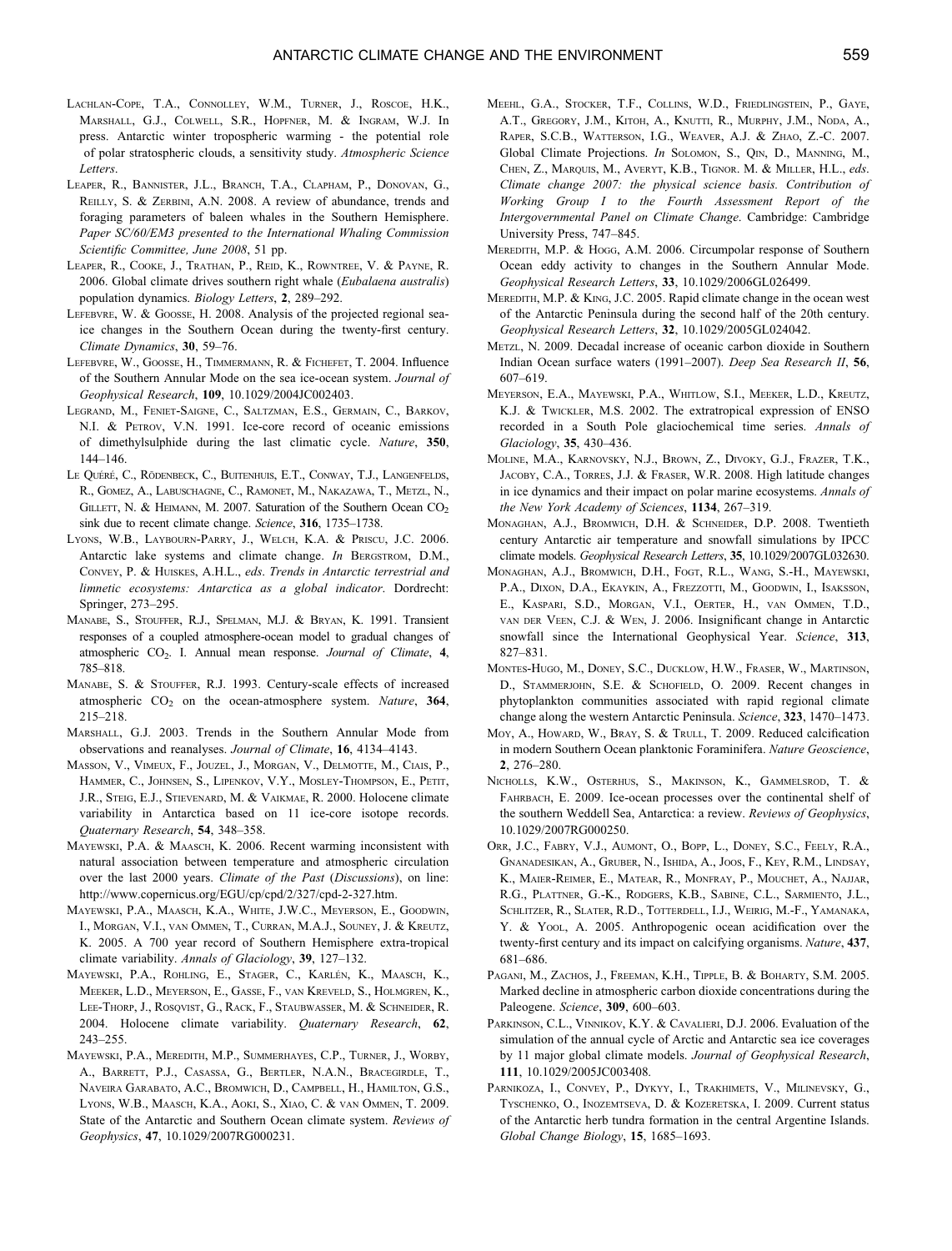- PAYNE, A.J., HOLLAND, P.R., SHEPARD, A.P., RUTT, I.C., JENKINS, A. & JOUGHIN, I. 2007. Numerical modeling of ocean-ice interactions under Pine Island Bay's ice shelf. *Journal of Geophysical Research*, **112**, 10.1029/2006JC003733.
- PEARSON, P.N. & PALMER, M.R. 2000. Atmospheric carbon dioxide concentrations over the past 60 million years. *Nature*, **406**, 695–699.
- PECK, L.S., CONVEY, P. & BARNES, D.K.A. 2006. Environmental constraints on life histories in Antarctic ecosystems: tempos, timings and predictability. *Biological Reviews*, **81**, 75–109.
- PFEFFER, W.T., HARPER, J.T. & O'NEEL, S. 2008. Kinematic constraints on glacial contributions to 21st century sea-level rise. *Science*, **321**, 1340–1343.
- POLLARD, D. & DECONTO, R.M. 2009. Modelling West Antarctic ice sheet growth and collapse through the past five million years. *Nature*, **458**, 329–332.
- PRITCHARD, H.D. & VAUGHAN, D.G. 2007. Widespread acceleration of tidewater glaciers on the Antarctic Peninsula. *Journal of Geophyical Research*, **112**, F03S29.
- PUGH, P.J.A. & CONVEY, P. 2008. Surviving out in the cold: Antarctic endemic invertebrates and their refugia. *Journal of Biogeography*, **35**, 2176–2186.
- QUAYLE, W.C., CONVEY, P., PECK, L.S., ELLIS-EVANS, J.C., BUTLER, H.G. & PEAT, H.J. 2003. Ecological responses of maritime Antarctic lakes to regional climate change. *Antarctic Research Series*, **79**, 159–170.
- QUESADA, A., VINCENT, W.F., KAUP, E., HOBBIE, J.E., LAURION, I., PIENITZ, R., LÓPEZ-MARTÍNEZ, J. & DURÁN, J.J. 2006. Landscape control of high latitude lakes in a changing climate. *In* BERGSTROM, D.M., CONVEY, P. & HUISKES, A.H.L., *eds*. *Trends in Antarctic terrestrial and limnetic ecosystems: Antarctica as a global indicator*. Dordrecht: Springer, 221–252.
- RAHMSTORF, S. 2007. A semi-empirical approach to projecting future sealevel rise. *Science*, **315**, 368–370.
- RANDALL, D.A., WOOD, R.A., BONY, S., COLMAN, R., FICHEFET, T., FYFE, J., KATTSOV, V., PITMAN, A., SHUKLA, J., SRINIVASAN, J., STOUFFER, R.J., SUMI, A. & TAYLOR, K.E. 2007. Climate models and their evaluation. *In* SOLOMON, S., QIN, D., MANNING, M., CHEN, Z., MARQUIS, M., AVERYT, K.B., TIGNOR, M. & MILLER, H.L. *eds*. *Climate change 2007: the physical science basis. Contribution of Working Group I to the Fourth Assessment Report of the Intergovernmental Panel on Climate Change*. Cambridge: Cambridge University Press, 589–662.
- RIGNOT, E. 2008. Changes in West Antarctic ice stream dynamics observed with ALOS PALSAR data. *Geophysical Research Letters*, **35**, 10.1029/ 2008GL033365
- RIGNOT, E., BAMBER, J.L., VAN DEN BROEKE, M.R., DAVIS, C., YONGHONG, L., VAN DE BERG, W.J. & VAN MEIJGAARD, E. 2008. Recent Antarctic ice mass loss from radar interferometry and regional climate modeling. *Nature Geoscience*, 10.1038/ngeo102.
- RINTOUL, R.R., HUGHES, C.W. & OLBERS, D. 2001. The Antarctic Circumpolar Current System. *In* SIEDLER, G., CHURCH, J. & GOULD, J., eds. *Ocean circulation and climate*. San Diego, CA: Academic Press, 271–302.
- RINTOUL, S.R. 2007. Rapid freshening of Antarctic Bottom Water formed in the Indian and Pacific oceans. *Geophysical Research Letters*, **34**, 10.1029/2006GL028550.
- ROHLING, E.J., GRANT, K., HEMLEBEN, C., SIDDALL, M., HOOGAKKER, B.A.A., BOLSHAW, M. & KUCERA, M. 2008. High rates of sea-level rise during the last interglacial period. *Nature Geoscience*, **1**, 38–42.
- ROYER, D.L. 2006.  $CO_2$ -forced climate thresholds during the Phanerozoic. *Geochimica Cosmochimica Acta*, **70**, 5665–5675.
- RUSSELL, J.L., STOUFFER, R.J. & DIXON, K.W. 2006a. Intercomparison of the Southern Ocean circulation in IPCC coupled model control simulations. *Journal of Climate*, **19**, 6382–6390.
- RUSSELL, J.L., DIXON, K.W., GNANADESIKAN, A., STOUFFER, R.J. & TOGGWEILER, J.R. 2006b. The Southern hemisphere westerlies in a warming world: propping open the door to the deep ocean. *Journal of Climate*, **19**, 4560–4575.
- SABINE, C.L., FEELY, R.A., GRUBER, N., KEY, R.M., LEE, K., BULLISTER, J.L., WANNINKHOF, R., WONG, C.S., WALLACE, D.W.R., TILBROOK, B., MILLERO, F.J., PENG, T.H., KOZYR, A., ONO, T. & RIOS, A.F. 2004. The oceanic sink for anthropogenic CO2. *Science*, **305**, 367–371.
- SCAMBOS, T., BOHLANDER, J., SHUMAN, C. & SKVARCA, P. 2004. Glacier acceleration and thinning after ice shelf collapse in the Larsen B embayment, Antarctica. *Geophysical Research Letters*, **31**, L18401.
- SEVERINGHAUS, J.P., SOWERS, T., BROOK, E.J., ALLEY, R.B. & BENDER, M.L. 1998. Timing of abrupt climate change at the end of the Younger Dryas interval from thermally fractionated polar ice. *Nature*, **391**, 141–146.
- SIDELL, B.D. & O'BRIEN, K.M. 2006. When bad thing happen to good fish: the loss of hemoglobin and myoglobin expression in Antarctic icefishes. *Journal of Experimental Biology*, **209**, 1791–1802.
- SIMMONDS, I., KEAY, K. & LIM, E.P. 2003. Synoptic activity in the seas around Antarctica. *Monthly Weather Review*, **131**, 272–288.
- SMETACEK, V. & NICOL, S. 2005. Polar ocean ecosystems in a changing world. *Nature*, **437**, 362–368.
- SMITH, R.I.L. 1990. Signy Island as a paradigm of biological and environmental change in Antarctic terrestrial ecosystems. *In* KERRY, K.R. & HEMPEL, G., *eds*. *Antarctic ecosystems, ecological change and conservation*. Berlin: Springer, 32–50.
- SOLOMON, S., QIN, D., MANNING, M., MARQUIS, M., AVERYT, K.B., TIGNOR, M., MILLER, H.L. & CHEN, Z. *eds*. 2007. *Climate change 2007: the physical science basis. Contribution of Working Group I to the Fourth Assessment Report of the Intergovernmental Panel on Climate Change*. Cambridge: Cambridge University Press, 940 pp.
- STEIG, E.J., SCHNEIDER, D.P., RUTHERFORD, S.D., MANN, M.E., COMISO, J.C. & SHINDELL, D.T. 2009. Warming of the Antarctic ice-sheet surface since the 1957 International Geophysical Year. *Nature*, **457**, 459–462.
- THOMA, M., JENKINS, A., HOLLAND, D. & JACOBS, S. 2008. Modelling Circumpolar Deep Water intrusions on the Amundsen Sea continental shelf, Antarctica. *Geophysical Research Letters*, **35**, 10.1029/2008GL034939.
- THOMAS, R., RIGNOT, E., CASASSA, G., KANAGARATNAM, P., ACUÑA, C., AKINS, T., BRECHER, H., FREDERICK, E., GOGINENI, P., KRABILL, W., MANIZADE, S., RAMAMOORTHY, H., RIVERA, A., RUSSELL, R., SONNTAG, J., SWIFT, R., YUNGEL, J. & ZWALLY, J. 2004. Accelerated sea-level rise from West Antarctica. *Science*, **306**, 255–258.
- TIN, T., FLEMING, Z., HUGHES, K.A., AINLEY, D., CONVEY, P., MORENO, C., PFEIFFER, S., SCOTT, J. & SNAPE, I. 2009. Impacts of local human activities on the Antarctic environment: a review. *Antarctic Science*, **21**, 3–33.
- TRATHAN, P.N., MURPHY, E.J., FORCADA, J., CROXALL, J.P., REID, K. & THORPE, S. 2006. Physical forcing in the southwest Atlantic: ecosystem control. *In* BOYD, I.L., WANLESS, S. & CAMPHUYSEN, C.J., *eds*. *Top predators in marine ecosystems: their role in monitoring and management*. Cambridge: Cambridge University Press, 28–45.
- TURNER, J. 2004. The El Niño-Southern Oscillation and Antarctica. *International Journal of Climatology*, **24**, 1–31.
- TURNER, J. & OVERLAND, J.E. 2009. Contrasting climate change in the two polar regions. *Polar Research*, **28**, 146–164.
- TURNER, J., LACHLAN-COPE, T.A., COLWELL, S.R., MARSHALL, G.J. & CONNOLLEY, W.M. 2006. Significant warming of the Antarctic winter troposphere. *Science*, **311**, 1914–1917.
- TURNER, J., BINDSCHADLER, R., CONVEY, P., DI PRISCO, G., FAHRBACH, E., GUTT, J., HODGSON, D.A., MAYEWSKI, P.A. & SUMMERHAYES, C.P. *eds*. 2009a. *Antarctic climate change and the environment*. Cambridge: Scientific Committee for Antarctic Research, 554 pp.
- TURNER, J., COLWELL, S.R., MARSHALL, G.J., LACHLAN-COPE, T.A., CARLETON, A.M., JONES, P.D., LAGUN, V., REID, P.A. & IAGOVKINA, S. 2005. Antarctic climate change during the last 50 years. *International Journal of Climatology*, **25**, 279–294.
- TURNER, J., COMISO, J.C., MARSHALL, G.J., LACHLAN-COPE, T.A., BRACEGIRDLE, T.J., MAKSYM, T., MEREDITH, M.P., WANG, Z. & ORR, A. 2009b. Non-annular atmospheric circulation change induced by stratospheric ozone depletion and its role in the recent increase of Antarctic sea ice extent. *Geophysics Research Letters*, 10.1029/2009GL037524.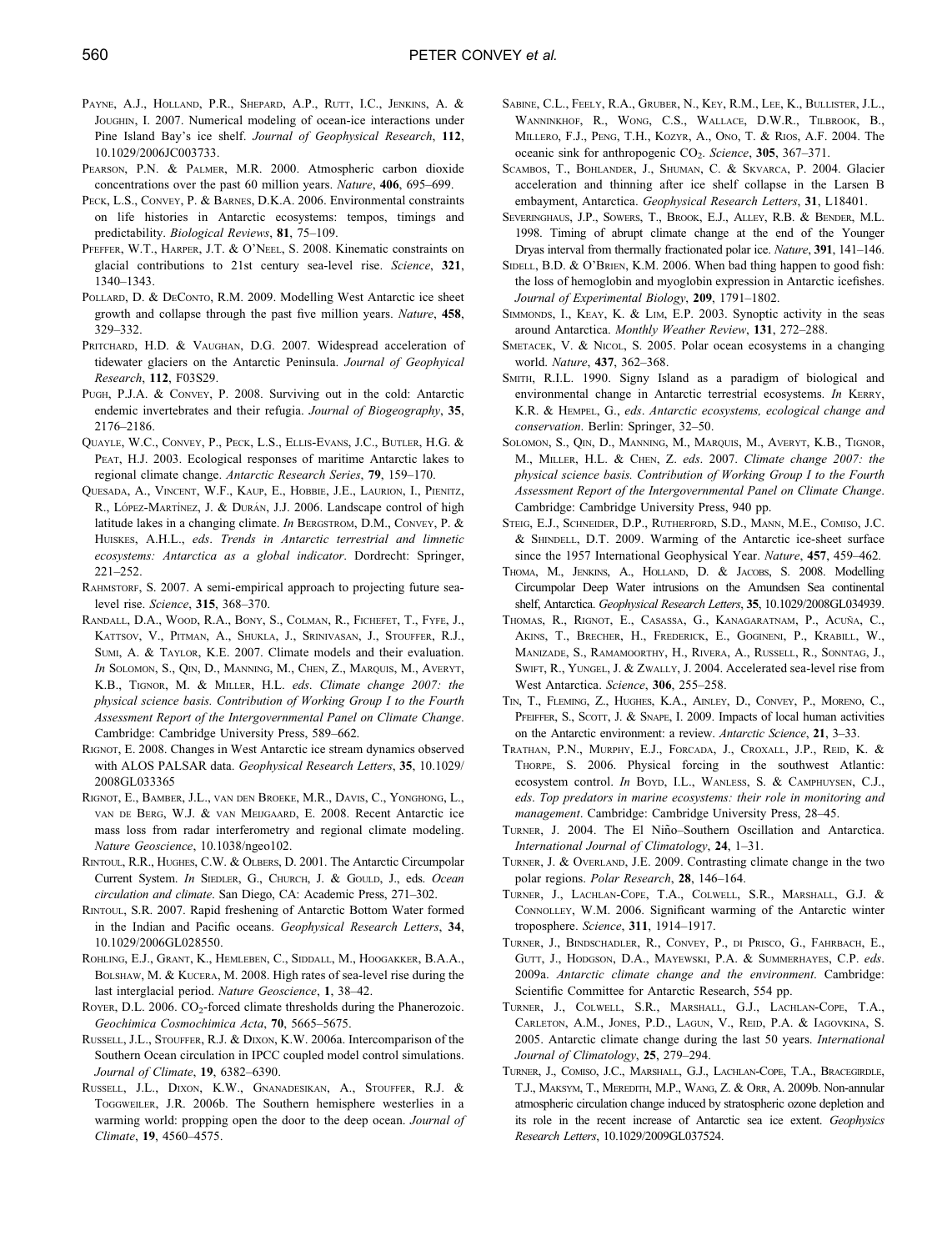- TURNER, J., ANDERSON, P.S., LACHLAN-COPE, T.A., COLWELL, S.R., PHILLIPS, T., KIRCHGAESSNER, A., MARSHALL, G.J., KING, J.C., BRACEGIRDLE, T.J., VAUGHAN, D.G. & LAGUN, V. In press. The record low surface air temperature at Vostok station, Antarctica. *Journal of Geophysical Research - Atmospheres*.
- VAUGHAN, D.G. & DOAKE, C.S.M. 1996. Recent atmospheric warming and retreat of ice shelves on the Antarctic Peninsula. *Nature*, **379**, 328–331.
- VAUGHAN, D.G. & SPOUGE, J.R. 2002. Risk estimation of collapse of the West Antarctic Ice Sheet. *Climatic Change*, **52**, 65–91.
- VINCENT, W.F., MACINTYRE, S., SPIGEL, R.H. & LAURION, E. 2008. The physical limnology of high-latitude lakes. *In* VINCENT, W.F. & J. LAYBOURN-PARRY, J., *eds. Polar lakes and rivers - limnology of arctic and antarctic aquatic ecosystems*. Oxford: Oxford University Press, 65–81.
- WANG, Z. & MEREDITH, M.P. 2008. Density-driven Southern Hemisphere subpolar gyres in coupled climate models. *Geophysical Research Letters*, **35**, 10.1029/2008GL034344
- WHITEHOUSE, M.J., MEREDITH, M.P., ROTHERY, P., ATKINSON, A., WARD, P. & KORB, R.E. 2008. Rapid warming of the ocean at South Georgia, Southern Ocean during the 20th century: forcings, characteristics and implications for lower trophic levels. *Deep-Sea Research I*, **55**, 1218–1228.
- ZENK, W. & MOROZOV, E. 2007. Decadal warming of the coldest Antarctic Bottom Water flowing through the Vema Channel. *Geophysical Research Letters*, **34**, 10.1029/2007/GLR030340
- ZWALLY, H.J., GIOVENETTO, M.B., LI, J., CORNEJO, H.G., BECKLEY, M.A., BRENNER, A.C., SABA, J.L. & YI, D. 2006. Mass changes of the Greenland and Antarctic ice sheets and shelves and contributions to sea level rise: 1992–2002. *Journal of Glaciology*, **51**, 509–527.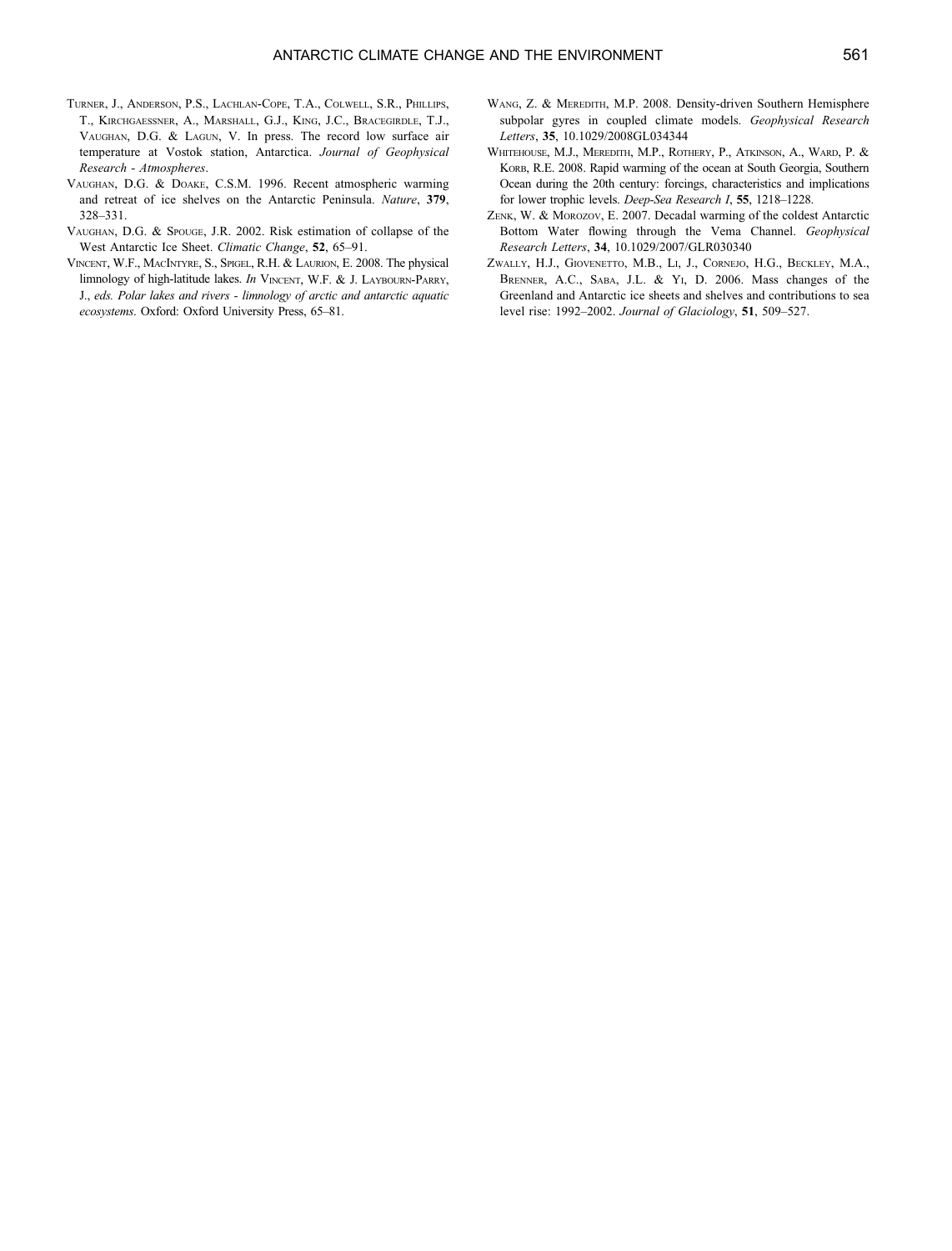**Appendix 1.** List of all additional contributing authors within the ACCE consortium.

| Name                   |                 | e-mail                                              | Organization                      |
|------------------------|-----------------|-----------------------------------------------------|-----------------------------------|
| Abram                  | Nerilie         | $nabr(a)$ bas.ac.uk                                 | <b>BAS</b>                        |
| Adams                  | <b>Byron</b>    | bjadams@byu.edu                                     | Brigham Young Univ.               |
| Ainley                 | David           | dainley@penguinscience.com                          | H.T. Harvey & Associates          |
| Anderson               | John            | johna@rice.edu                                      | Rice Univ.                        |
| Arbetter               | Todd            | todd.arbetter@gmail.com                             | <b>NOAA</b>                       |
| Arthern                | Rob             | $rart(a)$ bas.ac.uk                                 | <b>BAS</b>                        |
| Atkinson               | Angus           | $aat(a)$ bas.ac.uk                                  | <b>BAS</b>                        |
| Barbante               | Carlo           | barbante@unive.it                                   | Univ. Venice                      |
| Bargagli               | Roberto         | bargagli@unisi.it                                   | Univ. Siena                       |
| Bargelloni             | Luca            | luca.bargelloni@unipd.it                            | Univ. Padova                      |
| Barnes                 | Dave            | dkab@bas.ac.uk                                      | <b>BAS</b>                        |
| Barrett                | Peter           | peter.barrett@vuw.ac.nz                             | Univ. Wellington                  |
| Bentley                | Mike            | m.j.bentley@durham.ac.uk                            | Univ. Durham                      |
| Bergstrom              | Dana            | dana.bergstrom@aad.gov.au                           | AAD                               |
| Bertler                | Nancy           | nancy.bertler@vuw.ac.nz                             | Univ. Wellington                  |
| Bindschadler           | Bob             | Robert.A.Bindschadler@nasa.gov                      | <b>NASA</b>                       |
| Bockheim               | James           | bockheim@wisc.edu                                   | Univ. Wisconsin                   |
| Bodeker                | Greg            | g.bodeker@niwa.co.nz                                | NIWA                              |
| Bopp                   | Laurent         | Laurent.Bopp@lsce.ipsl.fr                           | LSCE/IPSL/CNRS/CEA/UVSQ           |
| Boutron<br>Bracegirdle | Claude<br>Tom   | boutron@lgge.obs.ujf-grenoble.fr<br>tjbra@bas.ac.uk | LGGE Grenoble<br><b>BAS</b>       |
| Bromwich               | David           | bromwich. $1$ @osu.edu                              | Ohio State Univ.                  |
| Chown                  | Steven          | slchown@sun.ac.za                                   | Stellenbosch Univ.                |
| Clarke                 | Andy            | $\operatorname{accl}(\widehat{\omega})$ bas.ac.uk   | <b>BAS</b>                        |
| Comiso                 | Joey            | comiso@joey.gsfc.nasa.gov                           | <b>NASA</b>                       |
| Convey                 | Peter           | pcon@bas.ac.uk                                      | <b>BAS</b>                        |
| Cook                   | Alison          | acook@bas.ac.uk                                     | <b>BAS</b>                        |
| Crame                  | Alistair        | $\arccos($ abas.ac.uk                               | <b>BAS</b>                        |
| Crosta                 | Xavier          | x.crosta@epoc.u-bordeaux1.fr                        | Univ. Bordeaux                    |
| Curran                 | Mark            | mark.curran@utas.edu.au                             | Univ. Tasmania                    |
| di Prisco              | Guido           | g.diprisco@ibp.cnr.it                               | IBP-CNR, Naples                   |
| Fahrbach               | Eberhard        | Eberhard.Fahrbach@awi.de                            | AWI                               |
| Fastook                | Jim             | fastook@maine.edu                                   | CCI, Univ. Maine                  |
| Fleming                | Andrew          | $a$ hf $(a)$ bas.ac.uk                              | <b>BAS</b>                        |
| Forcada                | Jaume           | jfor@pcmail.nerc-bas.ac.uk                          | <b>BAS</b>                        |
| Francis                | jane            | jane@see.leeds.ac.uk                                | Univ. Leeds                       |
| Frenot                 | Yves            | yfrenot@ipev.fr                                     | <b>IPEV</b>                       |
| Gili                   | Josep-Maria     | gili@icm.csic.es                                    | ICM, Barcelona                    |
| Goodwin                | Ian             | igoodwin@els.mq.edu.au                              | Macquarie Univ.                   |
| Goosse                 | Hughes          | hgs@astr.ucl.ac.be                                  | Univ. Catholique de Louvain       |
| Gugliemin              | Mauro           | mauro.guglielmin@uninsubria.it                      | Insubria Univ.                    |
| Gutt                   | Julian          | Julian.Gutt@awi.de                                  | AWI                               |
| Hellmer                | Hartmut         | Hartmut.Hellmer@awi.de                              | AWI                               |
| Hennion                | Francoise       | Francoise.Hennion@Univ-rennes1.fr                   | Univ. Rennes                      |
| Heywood                | Karen           | K.Heywood@uea.ac.uk                                 | Univ. East Anglia                 |
| Hodgson                | Dominic A.      | daho@bas.ac.uk                                      | <b>BAS</b>                        |
| Holland                | David           | holland@cims.nyu.edu                                | CAOS, NY Univ.                    |
| Hong                   | Sung Min        | smhong@kordi.re.kr                                  | <b>KORDI</b>                      |
| Huiskes                | Adrian          | a.huiskes@nioo.knaw.nl                              | NIOO                              |
| Isla<br>Jacobs         | Enrique<br>Stan | isla@icm.csic.es                                    | CSIC, Barcelona<br>Columbia Univ. |
| Jenkins                | Adrian          | sjacobs@ldeo.columbia.edu<br>ajen@bas.ac.uk         | <b>BAS</b>                        |
| Jones                  | Anna            | aejo@bas.ac.uk                                      | <b>BAS</b>                        |
| Jones                  | Anna            | angnes@bas.ac.uk                                    | <b>BAS</b>                        |
| Leaper                 | Rebecca         | Rebecca.Leaper@utas.edu.au                          | Univ. Tasmania                    |
| Lefebvre               | Wouter          | Lefebvre@astr.ucl.ac.be                             | Univ. Catholique de Louvain       |
| Lenton                 | Andrew          | andrew.lenton@locean-ispsl.upmc.fr                  | LOCEAN/IPSL/UPMC/CNRS/MHNH/IRD    |
| Linse                  | Katrin          | kl@bas.ac.uk                                        | <b>BAS</b>                        |
| Lynch                  | Amanda          | Amanda.Lynch@arts.monash.edu.au                     | Monash Univ.                      |
| Marshall               | Gareth          | gjma@bas.ac.uk                                      | <b>BAS</b>                        |
| Massé                  | Guillaume       | gmasse@plymouth.ac.uk                               | Univ. Plymouth                    |
|                        |                 |                                                     |                                   |